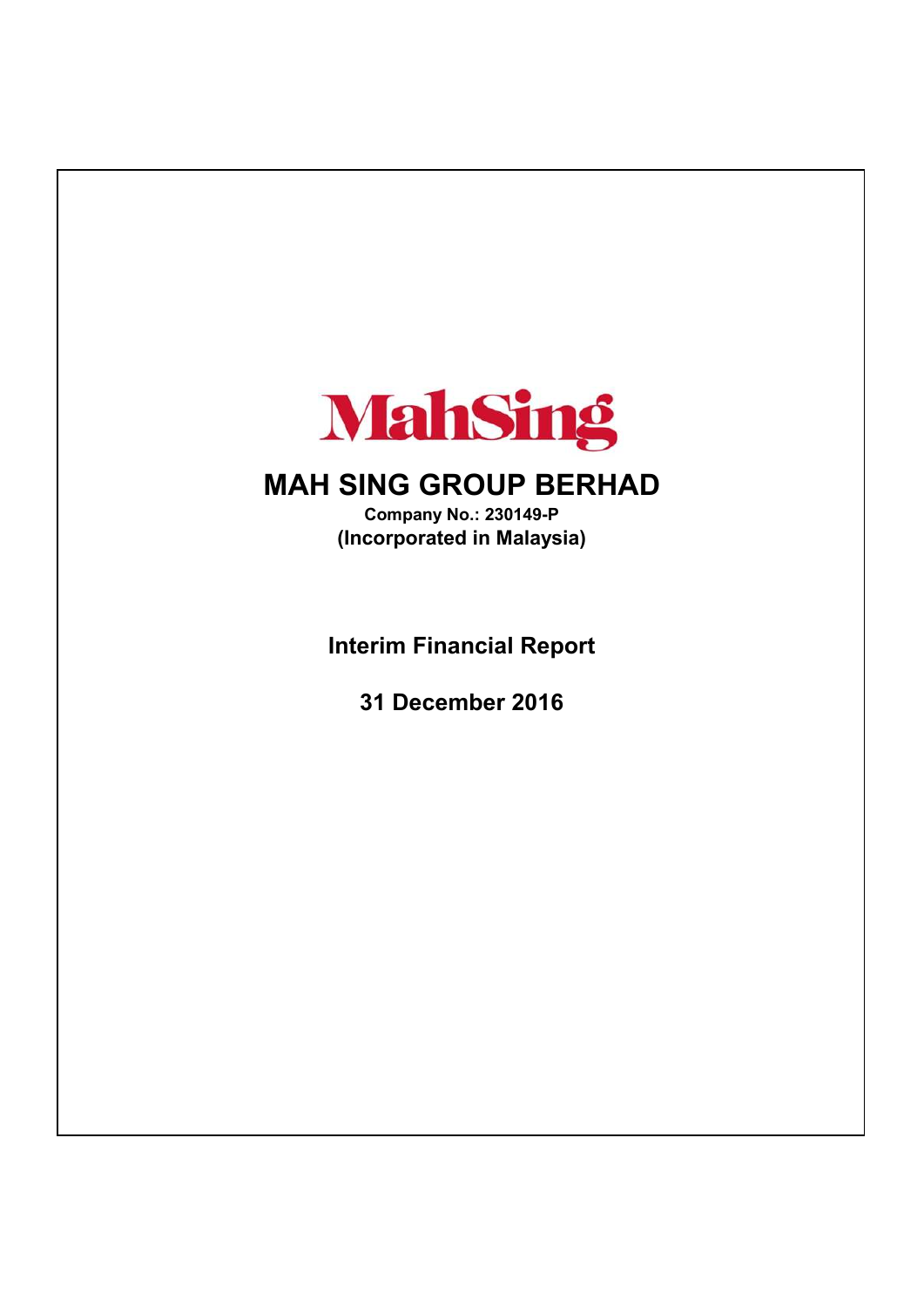**MAH SING GROUP BERHAD**

**Company No.: 230149-P (Incorporated in Malaysia)**

# **Interim Financial Report - 31 December 2016**

|                                                                                                    | Page No.    |
|----------------------------------------------------------------------------------------------------|-------------|
| <b>Condensed Consolidated Statement Of Financial Position</b>                                      | 1           |
| <b>Condensed Consolidated Statement Of Profit Or Loss</b>                                          | $\mathbf 2$ |
| <b>Condensed Consolidated Statement Of Profit Or Loss and</b><br><b>Other Comprehensive Income</b> | 3           |
| <b>Condensed Consolidated Statement Of Changes In Equity</b>                                       | $4 - 5$     |
| <b>Condensed Consolidated Statement Of Cash Flows</b>                                              | $6 - 7$     |
| <b>Notes To The Interim Financial Report</b>                                                       | 8 - 19      |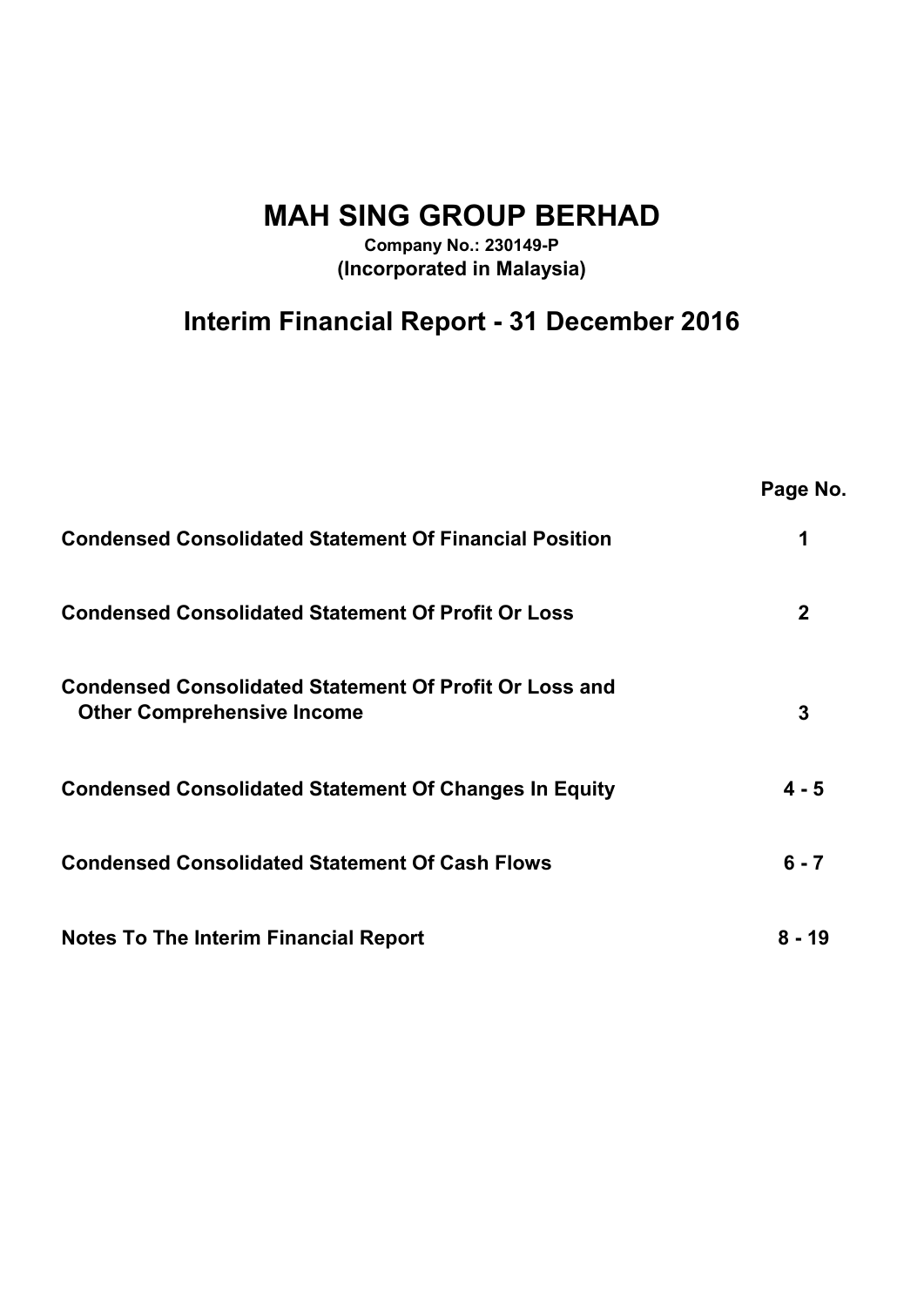#### **CONDENSED CONSOLIDATED STATEMENT OF FINANCIAL POSITION**

#### **As at 31 December 2016**

*(The figures have been audited)*

|                                                               | AS AT<br>31/12/2016<br><b>RM'000</b> | AS AT<br>31/12/2015<br><b>RM'000</b> |
|---------------------------------------------------------------|--------------------------------------|--------------------------------------|
| <b>ASSETS</b>                                                 |                                      |                                      |
| <b>Non-Current Assets</b>                                     |                                      |                                      |
| Property, plant and equipment                                 | 137,619                              | 109,538                              |
| Prepaid lease payments                                        | 6,841                                | 7,000                                |
| <b>Investment properties</b>                                  | 199,816                              | 194,816                              |
| Land held for property development                            | 1,111,766                            | 1,026,414                            |
| Intangible assets                                             | 5,795                                | 6,185                                |
| Deferred tax assets                                           | 118,045                              | 106,721                              |
|                                                               | 1,579,882                            | 1,450,674                            |
| <b>Current Assets</b>                                         |                                      |                                      |
| Property development costs                                    | 2,294,868                            | 2,534,864                            |
| <i><u><b>Inventories</b></u></i>                              | 359,989                              | 190,362                              |
| Trade and other receivables                                   | 1,039,732                            | 1,062,433                            |
| <b>Current tax assets</b>                                     | 21,915                               | 18,680                               |
| Deposits, cash and bank balances and                          |                                      |                                      |
| investment in short-term funds                                | 923,769                              | 1,358,665                            |
|                                                               | 4,640,273                            | 5,165,004                            |
| <b>TOTAL ASSETS</b>                                           | 6,220,155                            | 6,615,678                            |
|                                                               |                                      |                                      |
| <b>EQUITY AND LIABILITIES</b>                                 |                                      |                                      |
| Equity Attributable to Ordinary Equity Holders of the Company |                                      |                                      |
| Share capital                                                 | 1,204,711                            | 1,204,709                            |
| Share premium                                                 | 540,816                              | 540,810                              |
| Other reserves                                                | 72,484                               | 87,927                               |
| Retained earnings                                             | 1,470,100                            | 1,302,176                            |
|                                                               | 3,288,111                            | 3,135,622                            |
| <b>Perpetual Sukuk</b>                                        | 540,000                              | 540,000                              |
| <b>Non-Controlling Interests</b>                              | 8,016                                | 8,473                                |
| <b>Total Equity</b>                                           | 3,836,127                            | 3,684,095                            |
|                                                               |                                      |                                      |
| <b>Non-Current Liabilities</b>                                |                                      |                                      |
| Redeemable convertible secured bonds                          |                                      | 292,008                              |
| Term loans                                                    | 859,085                              | 1,099,789                            |
| Long term and deferred payables                               | 12,357                               | 15,342                               |
| Deferred tax liabilities                                      | 16,220                               | 16,793                               |
|                                                               | 887,662                              | 1,423,932                            |
| <b>Current Liabilities</b>                                    |                                      |                                      |
| Trade and other payables                                      | 1,311,706                            | 1,364,730                            |
| Term loans                                                    | 126,951                              | 91,921                               |
| Short term borrowings                                         | 15,404                               | 10,260                               |
| <b>Bank overdrafts</b>                                        |                                      | 264                                  |
| <b>Current tax liabilities</b>                                | 42,305                               | 40,476                               |
|                                                               | 1,496,366                            | 1,507,651                            |
|                                                               |                                      |                                      |
| <b>Total Liabilities</b>                                      | 2,384,028                            | 2,931,583                            |
| <b>TOTAL EQUITY AND LIABILITIES</b>                           | 6,220,155                            | 6,615,678                            |
| Net assets per share attributable to ordinary equity          |                                      |                                      |
| holders of the Company (RM)                                   | 1.36                                 | 1.30                                 |
|                                                               |                                      |                                      |

The Condensed Consolidated Statement of Financial Position should be read in conjunction with the audited financial statements for the financial year ended 31 December 2015 and the accompanying explanatory notes attached to the interim financial report. 1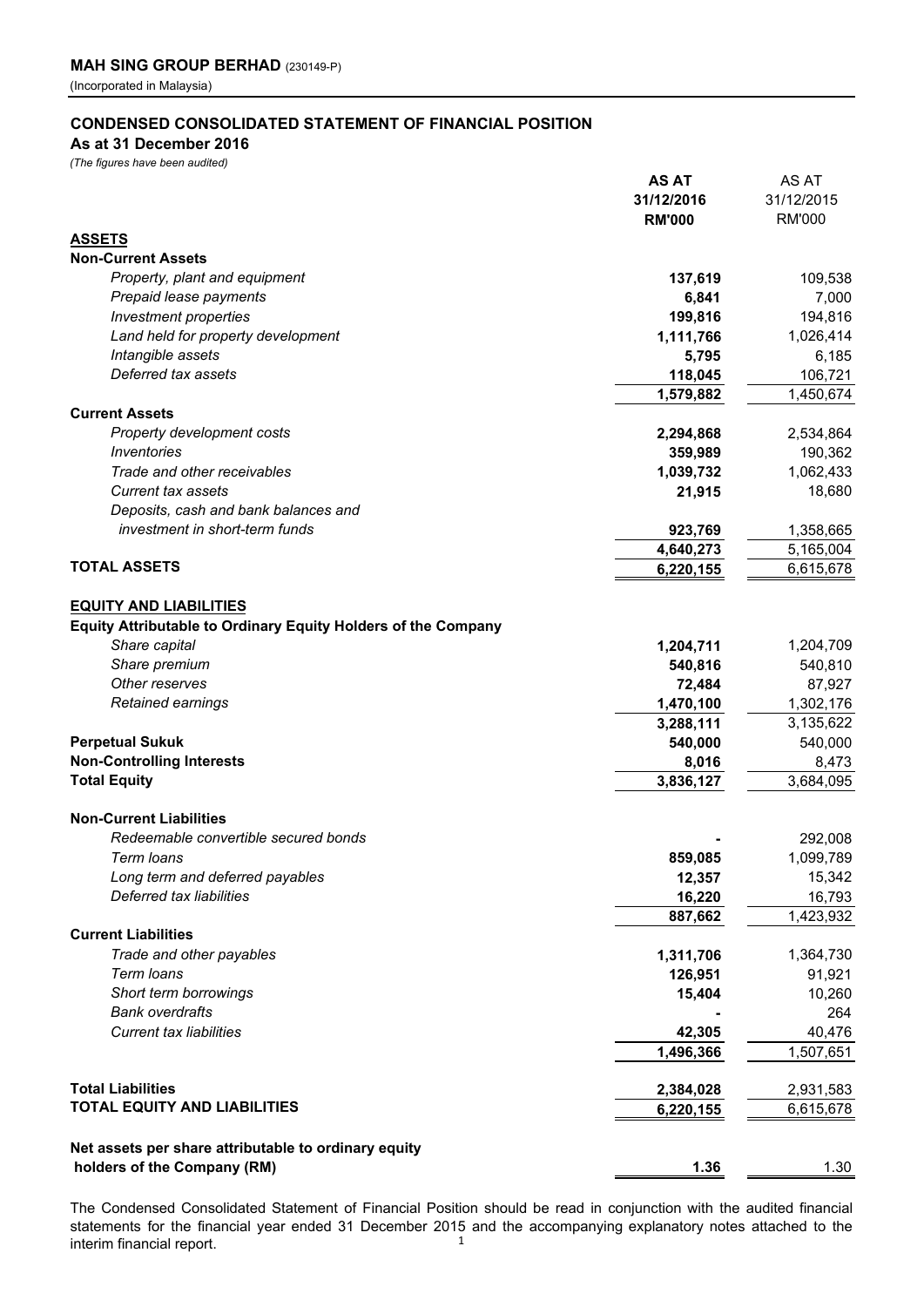# **CONDENSED CONSOLIDATED STATEMENT OF PROFIT OR LOSS For the financial year ended 31 December 2016**

*(The figures have been audited)*

|                                   | 3 months ended |               | Year ended    |               |  |
|-----------------------------------|----------------|---------------|---------------|---------------|--|
|                                   | 31/12/2016     | 31/12/2015    | 31/12/2016    | 31/12/2015    |  |
|                                   | <b>RM'000</b>  | <b>RM'000</b> | <b>RM'000</b> | <b>RM'000</b> |  |
| Revenue                           | 742,180        | 773,136       | 2,957,617     | 3,108,506     |  |
| Cost of sales                     | (562,045)      | (579, 340)    | (2, 212, 152) | (2,314,138)   |  |
| Gross profit                      | 180,135        | 193,796       | 745,465       | 794,368       |  |
| Other income                      | 13,328         | 35,167        | 31,301        | 58,852        |  |
| Selling and marketing expenses    | (35,073)       | (28, 382)     | (121, 475)    | (127, 030)    |  |
| Administrative and other expenses | (48, 266)      | (56, 700)     | (177, 715)    | (226, 227)    |  |
| Interest income                   | 3,651          | 2,809         | 9,696         | 10,054        |  |
| Finance costs                     | (930)          | (1, 305)      | (4, 333)      | (6, 324)      |  |
| Profit before tax                 | 112,845        | 145,385       | 482,939       | 503,693       |  |
| Income tax expense                | (27, 450)      | (32, 502)     | (122, 627)    | (119,059)     |  |
| Profit for the year               | 85,395         | 112,883       | 360,312       | 384,634       |  |
| Profit attributable to:           |                |               |               |               |  |
| Equity holders of the Company     | 85,612         | 112,891       | 361,357       | 386,677       |  |
| Non-controlling interests         | (217)          | (8)           | (1,045)       | (2,043)       |  |
|                                   | 85,395         | 112,883       | 360,312       | 384,634       |  |

Earnings per share attributable to ordinary equity holders of the Company:

| - Basic (sen)   | Note $B13(a)$ | 3.55 | 4.69 | 13.47 | 15.73 |
|-----------------|---------------|------|------|-------|-------|
| - Diluted (sen) | Note $B13(b)$ | 3.55 | 4.57 | 13.46 | 15.35 |

The Condensed Consolidated Statement of Profit or Loss should be read in conjunction with the audited financial statements for the financial year ended 31 December 2015 and the accompanying explanatory notes attached to the interim financial report.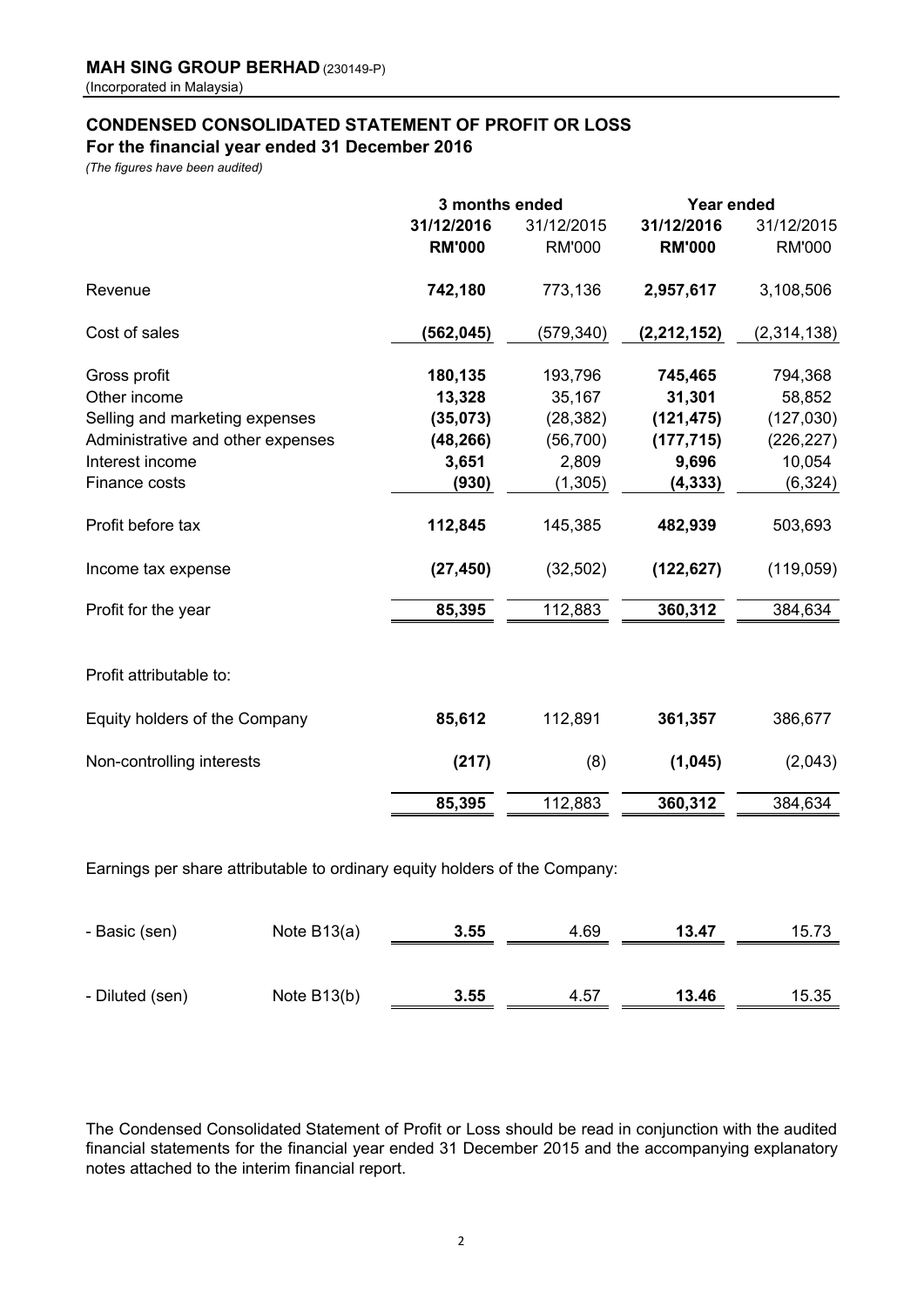# **CONDENSED CONSOLIDATED STATEMENT OF PROFIT OR LOSS AND OTHER COMPREHENSIVE INCOME For the financial year ended 31 December 2016**

*(The figures have been audited)*

|                                                                  | 3 months ended |               | Year ended    |               |  |
|------------------------------------------------------------------|----------------|---------------|---------------|---------------|--|
|                                                                  | 31/12/2016     | 31/12/2015    | 31/12/2016    | 31/12/2015    |  |
|                                                                  | <b>RM'000</b>  | <b>RM'000</b> | <b>RM'000</b> | <b>RM'000</b> |  |
| Profit for the year                                              | 85,395         | 112,883       | 360,312       | 384,634       |  |
| Other comprehensive income                                       |                |               |               |               |  |
| Item that may be reclassified subsequently<br>to profit or loss: |                |               |               |               |  |
| Foreign currency translation difference                          |                |               |               |               |  |
| for foreign operations                                           | 1,363          | 1,204         | 1,749         | 2,694         |  |
| Other comprehensive income for the year                          | 1,363          | 1,204         | 1,749         | 2,694         |  |
| Total comprehensive income for the year                          | 86,758         | 114,087       | 362,061       | 387,328       |  |
|                                                                  |                |               |               |               |  |
| Total comprehensive income attributable to:                      |                |               |               |               |  |
| Equity holders of the Company                                    | 86,545         | 113,766       | 362,518       | 388,537       |  |
| Non-controlling interests                                        | 213            | 321           | (457)         | (1,209)       |  |
|                                                                  | 86,758         | 114,087       | 362,061       | 387,328       |  |

The Condensed Consolidated Statement of Profit or Loss and Other Comprehensive Income should be read in conjunction with the audited financial statements for the financial year ended 31 December 2015 and the accompanying explanatory notes attached to the interim financial report.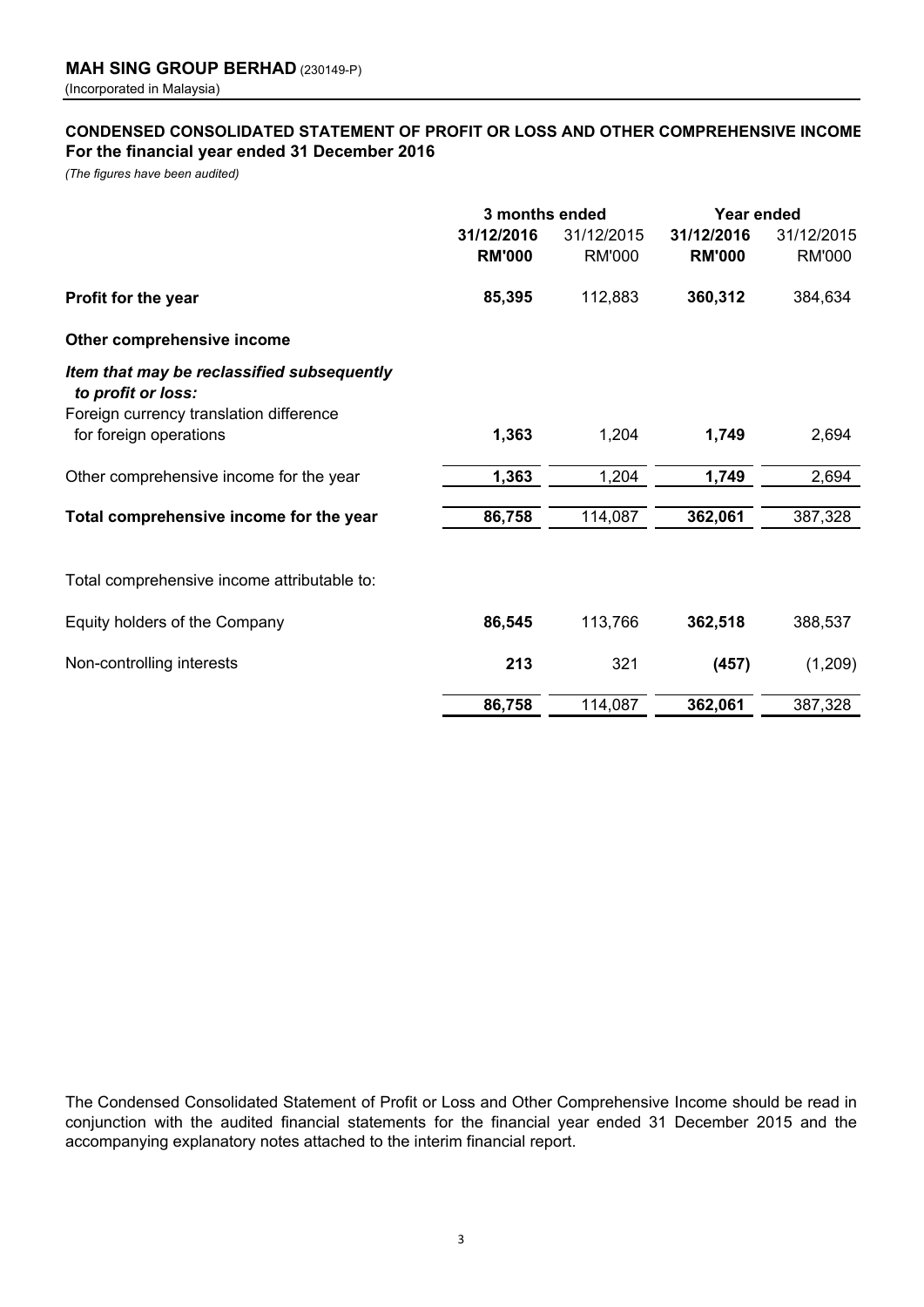#### **CONDENSED CONSOLIDATED STATEMENT OF CHANGES IN EQUITYFor the financial year ended 31 December 2016**

*(The figures have been audited)*

| $(110$ ngares nave been addited $(2)$                               |                |                                                                                                     |                 |                 |                |                 |               |                  |                          |               |
|---------------------------------------------------------------------|----------------|-----------------------------------------------------------------------------------------------------|-----------------|-----------------|----------------|-----------------|---------------|------------------|--------------------------|---------------|
|                                                                     |                | Attributable to ordinary equity holders of the Company<br>Non-Distributable<br><b>Distributable</b> |                 |                 |                |                 |               |                  |                          |               |
|                                                                     |                |                                                                                                     |                 | <b>Exchange</b> |                |                 |               |                  | Non-                     |               |
|                                                                     | <b>Share</b>   | Share                                                                                               | <b>Warrants</b> | fluctuation     | <b>Other</b>   | <b>Retained</b> |               | <b>Perpetual</b> | controlling              | Total         |
| Year ended 31 December 2016                                         | capital        | premium                                                                                             | reserve         | reserve         | reserve        | earnings        | Total         | <b>Sukuk</b>     | <b>interests</b>         | <b>Equity</b> |
|                                                                     | <b>RM'000</b>  | <b>RM'000</b>                                                                                       | <b>RM'000</b>   | <b>RM'000</b>   | <b>RM'000</b>  | <b>RM'000</b>   | <b>RM'000</b> | <b>RM'000</b>    | <b>RM'000</b>            | <b>RM'000</b> |
| <b>Balance at 1/1/2016</b><br>Amount recognised directly in equity: | 1,204,709      | 540,810                                                                                             | 64,344          | 6,980           | 16,603         | 1,302,176       | 3,135,622     | 540,000          | 8,473                    | 3,684,095     |
| Profit for the financial year                                       |                |                                                                                                     |                 |                 | $\blacksquare$ | 361,357         | 361,357       |                  | (1, 045)                 | 360,312       |
| Other comprehensive income                                          |                |                                                                                                     |                 | 1,161           |                |                 | 1,161         |                  | 588                      | 1,749         |
| Total comprehensive income for the year                             | $\blacksquare$ | ۰                                                                                                   | ۰.              | 1,161           | $\blacksquare$ | 361,357         | 362,518       | $\blacksquare$   | (457)                    | 362,061       |
| Dividends for the financial year ended                              |                |                                                                                                     |                 |                 |                |                 |               |                  |                          |               |
| 31 December 2015                                                    |                |                                                                                                     |                 |                 | $\blacksquare$ | (156,612)       | (156, 612)    |                  |                          | (156, 612)    |
| Issuance of ordinary shares pursuant to warrants                    |                |                                                                                                     |                 |                 |                |                 |               |                  |                          |               |
| exercised                                                           | 2              | 6                                                                                                   | (1)             |                 |                |                 |               |                  |                          |               |
| Distribution paid to holders of Perpetual Sukuk                     |                |                                                                                                     |                 |                 | $\blacksquare$ | (36, 821)       | (36, 821)     |                  | $\overline{\phantom{0}}$ | (36, 821)     |
| Repurchase of redeemable convertible bonds                          |                |                                                                                                     |                 | $\blacksquare$  | (16,603)       |                 | (16,603)      |                  | . .                      | (16, 603)     |
| <b>Balance at 31/12/2016</b>                                        | ,204,711       | 540,816                                                                                             | 64,343          | 8,141           |                | 1,470,100       | 3,288,111     | 540,000          | 8,016                    | 3,836,127     |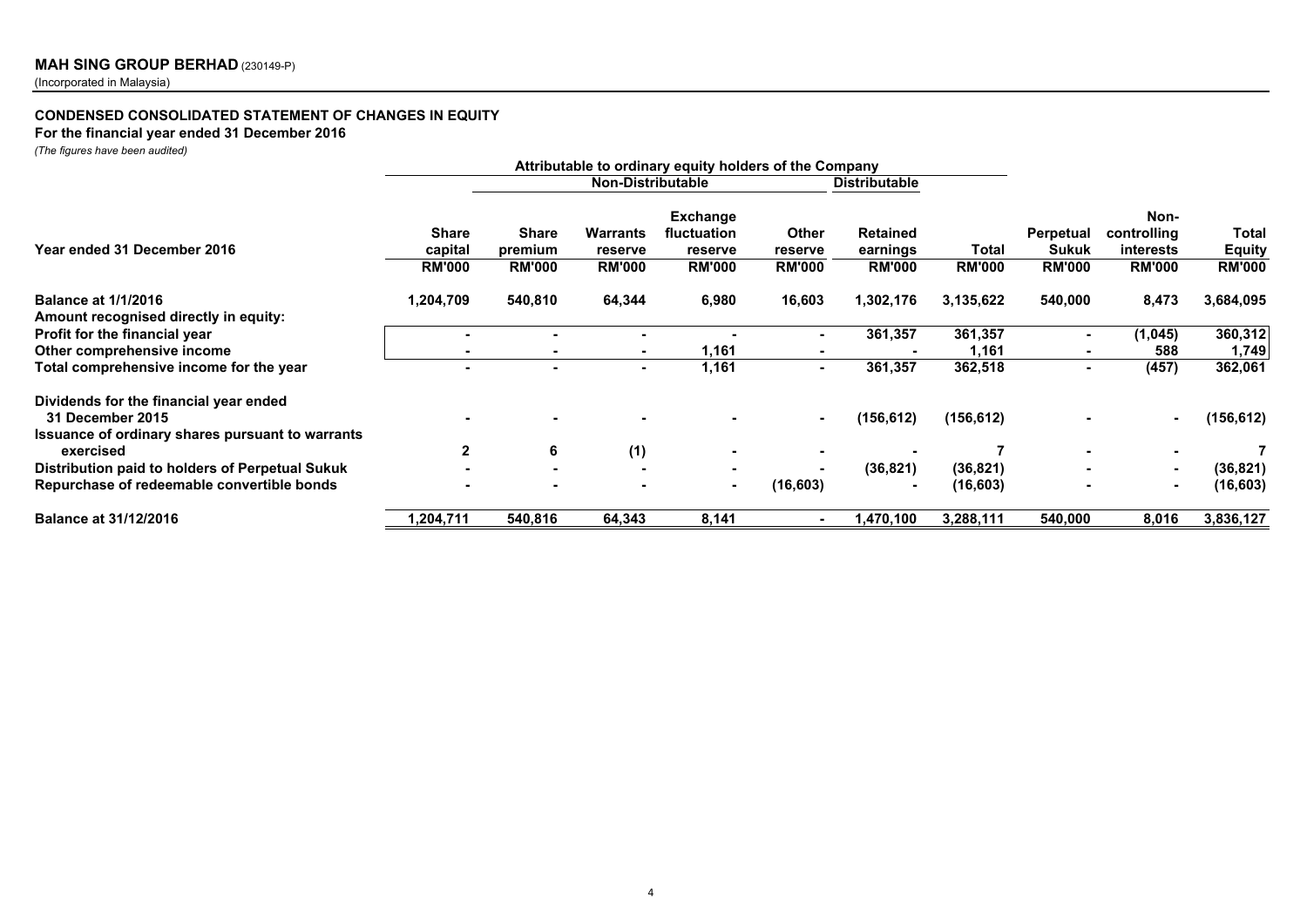#### **CONDENSED CONSOLIDATED STATEMENT OF CHANGES IN EQUITY**

**For the financial year ended 31 December 2016**

*(The figures have been audited)*

|                                                 | Attributable to ordinary equity holders of the Company |                   |                          |               |                          |                          |               |                          |                          |               |
|-------------------------------------------------|--------------------------------------------------------|-------------------|--------------------------|---------------|--------------------------|--------------------------|---------------|--------------------------|--------------------------|---------------|
|                                                 |                                                        | Non-Distributable |                          |               |                          | Distributable            |               |                          |                          |               |
|                                                 |                                                        |                   |                          | Exchange      |                          |                          |               |                          | Non-                     |               |
|                                                 | Share                                                  | Share             | Warrants                 | fluctuation   | Other                    | Retained                 |               | Perpetual                | controlling              | Total         |
| Year ended 31 December 2015                     | capital                                                | premium           | reserve                  | reserve       | reserve                  | earnings                 | Total         | Sukuk                    | interests                | Equity        |
|                                                 | <b>RM'000</b>                                          | RM'000            | <b>RM'000</b>            | <b>RM'000</b> | <b>RM'000</b>            | RM'000                   | <b>RM'000</b> | <b>RM'000</b>            | RM'000                   | <b>RM'000</b> |
| Balance at 1/1/2015                             | 738,055                                                | 394,557           | 43,451                   | 5,120         | 17,129                   | 1,090,521                | 2,288,833     | $\overline{\phantom{a}}$ | 9,682                    | 2,298,515     |
| Amount recognised directly in equity:           |                                                        |                   |                          |               |                          |                          |               |                          |                          |               |
| Profit for the financial year                   |                                                        |                   | $\blacksquare$           |               | $\overline{\phantom{a}}$ | 386,677                  | 386,677       | $\overline{\phantom{a}}$ | (2,043)                  | 384,634       |
| Other comprehensive income                      |                                                        |                   | $\overline{\phantom{a}}$ | 1,860         |                          |                          | 1,860         |                          | 834                      | 2,694         |
| Total comprehensive income for the year         |                                                        |                   | $\overline{\phantom{a}}$ | 1,860         | $\overline{\phantom{a}}$ | 386,677                  | 388,537       | $\overline{\phantom{a}}$ | (1,209)                  | 387,328       |
| Dividends for the financial year ended          |                                                        |                   |                          |               |                          |                          |               |                          |                          |               |
| 31 December 2014                                |                                                        |                   |                          |               | $\overline{\phantom{a}}$ | (156, 612)               | (156, 612)    |                          |                          | (156, 612)    |
| Expenses on issuance of ordinary shares         |                                                        | (7, 972)          |                          |               |                          |                          | (7, 972)      |                          |                          | (7, 972)      |
| Issuance of ordinary shares pursuant to:        |                                                        |                   |                          |               |                          |                          |               |                          |                          |               |
| - Warrants exercised                            | 611                                                    | 2,218             | (380)                    |               |                          |                          | 2,449         |                          |                          | 2,449         |
| - Rights Issue with warrants                    | 221,593                                                | 386,457           | 21,273                   |               |                          | $\overline{\phantom{a}}$ | 629,323       |                          |                          | 629,323       |
| - Bonus Issue                                   | 240,064                                                | (240, 064)        |                          |               |                          |                          |               |                          |                          |               |
| - Conversion of redeemable convertible bonds    | 4,386                                                  | 5,614             |                          |               | (526)                    |                          | 9,474         |                          |                          | 9,474         |
| Issuance of Perpetual Sukuk                     |                                                        |                   |                          |               |                          |                          |               | 540,000                  |                          | 540,000       |
| Distribution paid to holders of Perpetual Sukuk |                                                        |                   |                          |               | $\overline{\phantom{a}}$ | (18, 410)                | (18, 410)     |                          | $\overline{\phantom{a}}$ | (18, 410)     |
| Balance at 31/12/2015                           | 1,204,709                                              | 540,810           | 64,344                   | 6,980         | 16,603                   | 1,302,176                | 3,135,622     | 540,000                  | 8,473                    | 3,684,095     |

The Condensed Consolidated Statement of Changes in Equity should be read in conjunction with the audited financial statements for the financial year ended <sup>31</sup> December <sup>2015</sup> and the accompanying explanatory notes attached to the interim financial report.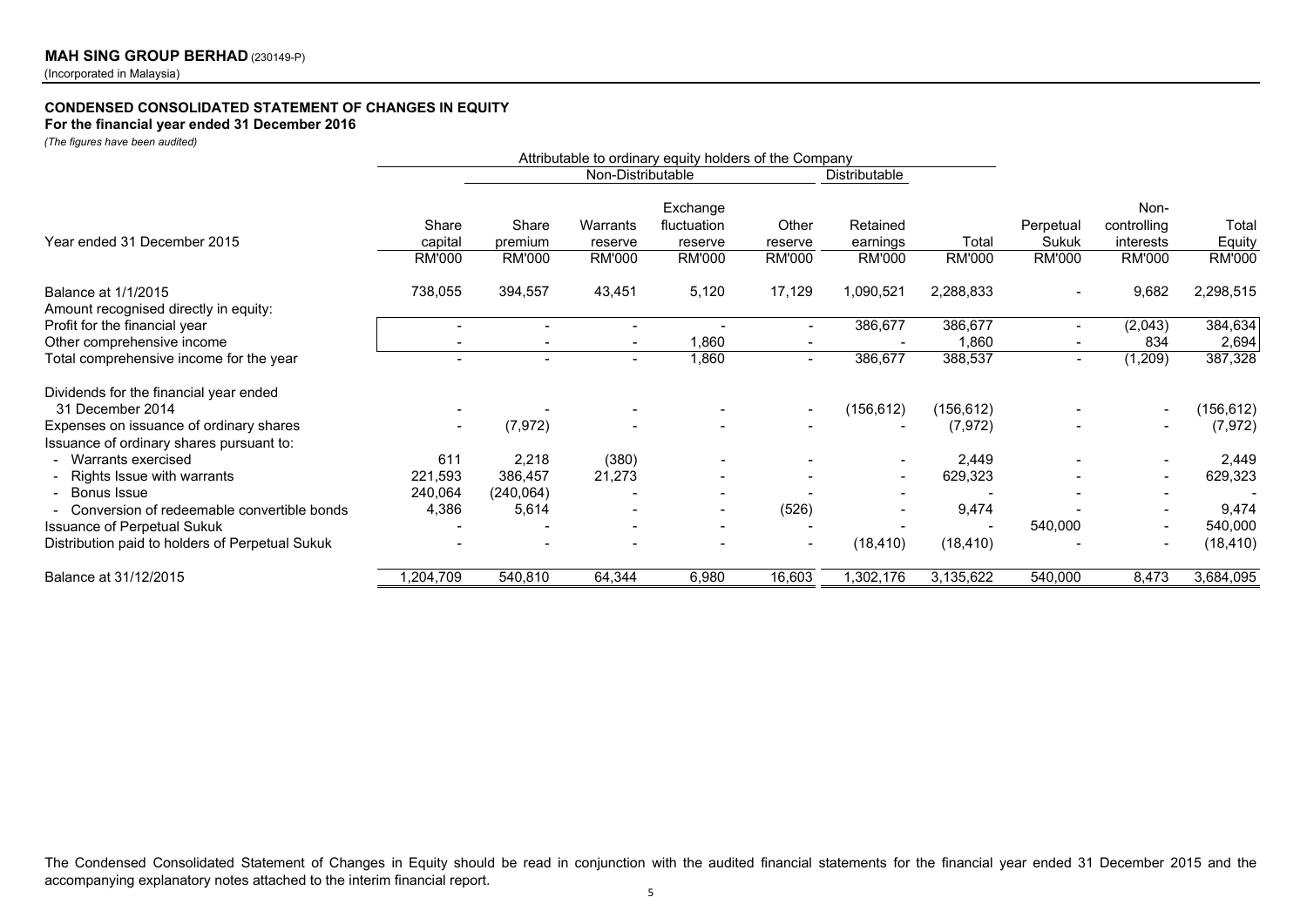# **CONDENSED CONSOLIDATED STATEMENT OF CASH FLOWS**

# **For the financial year ended 31 December 2016**

*(The figures have been audited)*

|                                                                       | 12 months     | 12 months     |
|-----------------------------------------------------------------------|---------------|---------------|
|                                                                       | ended         | ended         |
|                                                                       | 31/12/2016    | 31/12/2015    |
| <b>Operating Activities</b>                                           | <b>RM'000</b> | <b>RM'000</b> |
| Profit before tax                                                     | 482,939       | 503,693       |
| Adjustments for:                                                      |               |               |
| Non-cash items                                                        | 35,142        | 23,468        |
| Non-operating items                                                   | 43,065        | 14,804        |
| Operating profit before changes in working capital                    | 561,146       | 541,965       |
| Net change in property development costs                              | 30,251        | (78, 395)     |
| Net change in inventories                                             | 56,504        | 27,606        |
| Net change in receivables                                             | (33, 629)     | (559)         |
| Net change in accrued billings                                        | 60,904        | (353, 760)    |
| Net change in payables                                                | 23,978        | (13,909)      |
| Net change in progress billings                                       | (77, 130)     | (140, 743)    |
| Cash generated from/(used in) operations                              | 622,024       | (17, 795)     |
| Interest received                                                     | 26,786        | 36,510        |
| Interest paid                                                         | (56, 417)     | (63,940)      |
| Net tax paid                                                          | (139, 030)    | (153,079)     |
| Net cash generated from/(used in) operating activities                | 453,363       | (198, 304)    |
|                                                                       |               |               |
| <b>Investing Activities</b>                                           |               |               |
| Additions to property, plant and equipment                            | (34, 929)     | (9, 417)      |
| Additions to investment properties                                    |               | (17, 817)     |
| Additions to land held for property development                       | (119, 837)    | (82, 570)     |
| Acquisition of land                                                   |               | (86, 393)     |
| Refund of deposits from acquisition of land                           |               | 95,076        |
| Proceeds from disposal of property, plant and equipment               | 487           | 547           |
| Net cash used in investing activities                                 | (154, 279)    | (100, 574)    |
| <b>Financing Activities</b>                                           |               |               |
| Dividends paid to shareholders of the Company                         | (156, 612)    | (156, 612)    |
| Distribution paid to holders of Perpetual Sukuk                       | (36, 821)     | (18, 410)     |
| <b>Issuance of Perpetual Sukuk</b>                                    |               | 540,000       |
| Net (repayment of)/proceeds from borrowings                           | (203, 235)    | 39,585        |
| Net withdrawal/(placement) of deposits with licensed banks pledged as |               |               |
| collateral/Escrow Accounts/Trustees' Reimbursement Account            | 35,377        | (53,035)      |
| Repurchase of redeemable convertible secured bonds                    | (337, 100)    |               |
| Payment of bonds coupon                                               |               | (10, 400)     |
| Payment for corporate exercise expenses                               |               | (7, 972)      |
| Proceeds from Rights Issue                                            |               | 629,323       |
| Proceeds from warrants exercised                                      |               | 2,449         |
| Net cash (used in)/generated from financing activities                | (698, 384)    | 964,928       |
|                                                                       |               |               |
| Net changes in cash and cash equivalents                              | (399, 300)    | 666,050       |
| Effect of exchange rate changes                                       | 46            | 140           |
| Cash and cash equivalents at beginning of the financial year          | 1,280,020     | 613,830       |
| Cash and cash equivalents at end of the financial year                | 880,766       | 1,280,020     |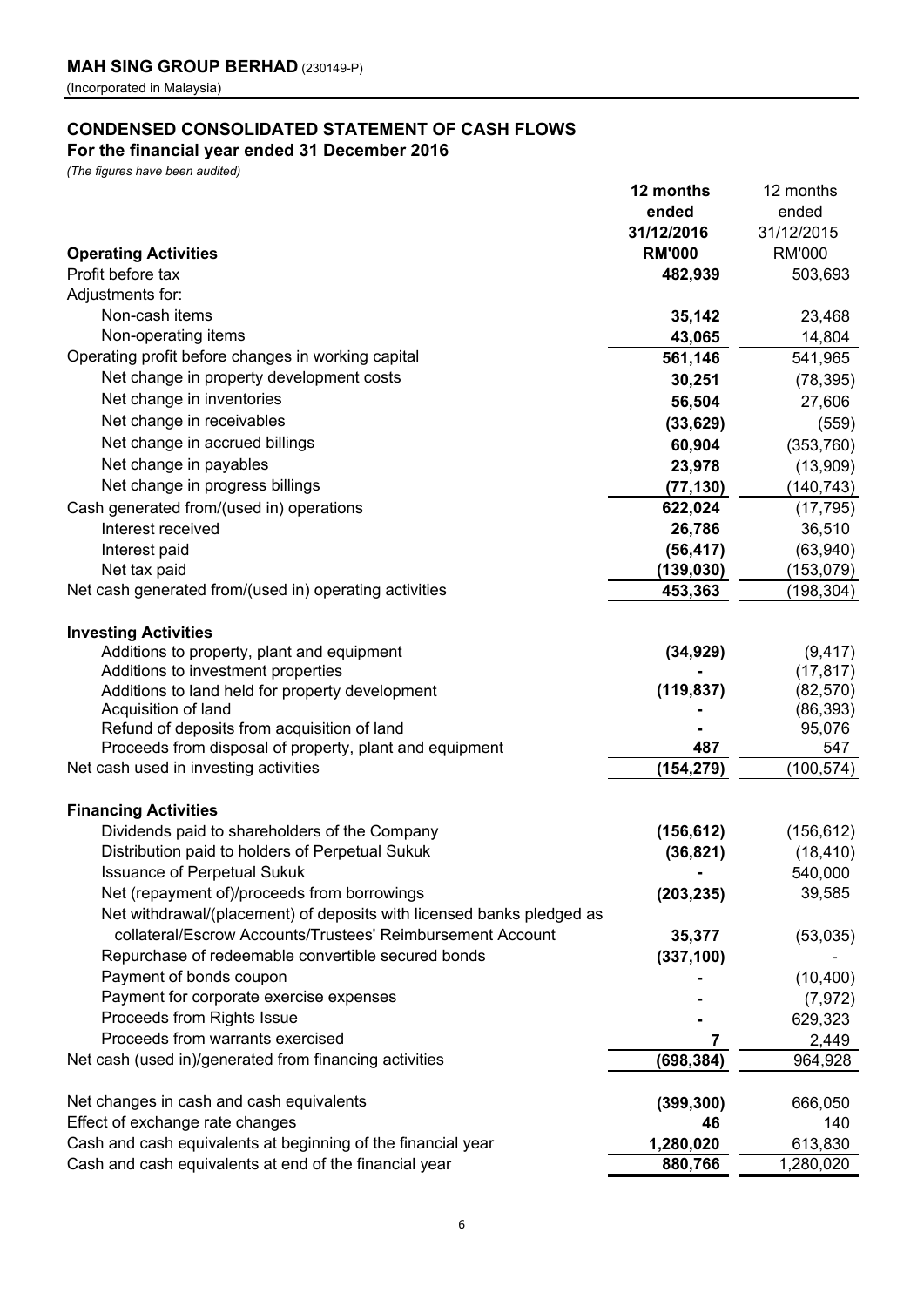# **CONDENSED CONSOLIDATED STATEMENT OF CASH FLOWS For the financial year ended 31 December 2016 (continued)**

*(The figures have been audited)*

Cash and cash equivalents at the end of the financial year comprise the followings:

|                                       | 12 months<br>ended<br>31/12/2016<br><b>RM'000</b> | 12 months<br>ended<br>31/12/2015<br>RM'000 |
|---------------------------------------|---------------------------------------------------|--------------------------------------------|
| Deposits with licensed banks          | 227,451                                           | 167,768                                    |
| Investment in short-term funds        | 133,039                                           | 744,434                                    |
| Cash and bank balances                | 563,279                                           | 446,463                                    |
| <b>Bank overdrafts</b>                |                                                   | (264)                                      |
|                                       | 923,769                                           | 1,358,401                                  |
| Less: Debts Service Reserve Account   |                                                   | (61,996)                                   |
| Less: Deposits in Escrow Accounts     | (37, 126)                                         | (10, 871)                                  |
| Less: Deposits pledged as collateral  | (5, 847)                                          | (5, 484)                                   |
| Less: Trustees' Reimbursement Account | (30)                                              | (30)                                       |
|                                       | 880,766                                           | 1,280,020                                  |

The Condensed Consolidated Statement of Cash Flows should be read in conjunction with the audited financial statements for the financial year ended 31 December 2015 and the accompanying explanatory notes attached to the interim financial report.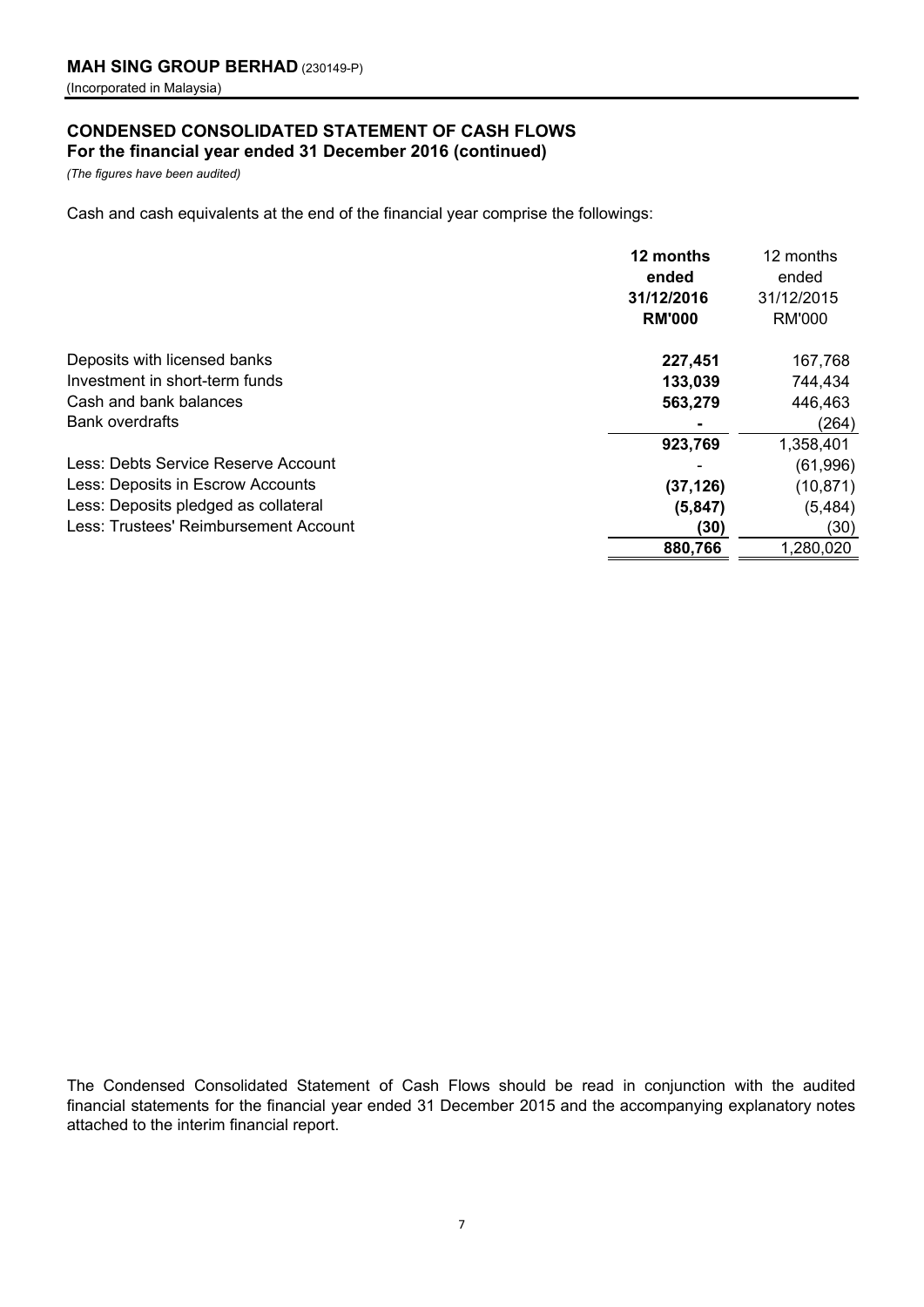# **A Explanatory notes**

# **A1 Basis of preparation**

The interim financial report has been prepared in accordance with Malaysian Financial Reporting Standards No. 134 : Interim Financial Reporting and with IAS14 Interim Financial Reporting and applicable disclosure provisions of the Listing Requirements of Bursa Malaysia Securities Berhad ("Bursa Securities").

The interim financial report should be read in conjunction with the Group's audited financial statements for the financial year ended 31 December 2015. The explanatory notes attached to the interim financial report provide an explanation of events and transactions that are significant to an understanding of the changes in the financial position and performance of the Group since the financial year ended 31 December 2015.

The significant accounting policies and methods of computation adopted for the interim financial report are consistent with those adopted for the audited financial statements for the financial year ended 31 December 2015 save for the adoption of the following:

| MFRS 10         | Consolidated Financial Statements (Amendments relating to Investment Entities:<br>Applying the Consolidation Exception)            |
|-----------------|------------------------------------------------------------------------------------------------------------------------------------|
| MFRS 11         | Joint Arrangements (Amendments relating to Accounting for Acquisitions of<br>Interests in Joint Operations)                        |
| MFRS 12         | Disclosures of Interests in Other Entities (Amendments relating to<br>Investment Entities: Applying the Consolidation Exception)   |
| MFRS 14         | <b>Regulatory Deferral Accounts</b>                                                                                                |
| <b>MFRS 101</b> | Presentation of Financial Statements (Amendments relating to<br>Disclosure Initiative)                                             |
| <b>MFRS 116</b> | Property, Plant and Equipment (Amendments relating to Clarification of<br>Acceptable Methods of Depreciation and Amortisation)     |
| <b>MFRS 116</b> | Property, Plant and Equipment (Amendments relating to Agriculture: Bearer Plants)                                                  |
| <b>MFRS 127</b> | Separate Financial Statements (Amendments relating to Equity Method in<br>Separate Financial Statements)                           |
| <b>MFRS 128</b> | Investments in Associates and Joint Ventures (Amendments relating to<br>Investment Entities: Applying the Consolidation Exception) |
| <b>MFRS 138</b> | Intangible Assets (Amendments relating to Clarification of Acceptable Methods<br>of Depreciation and Amortisation)                 |
|                 | Annual Improvements to MEDSs 2012, 2014 system                                                                                     |

Annual Improvements to MFRSs 2012- 2014 cycle

The adoption of the above MFRS, amendments to MFRSs and annual improvements to MFRS does not have any material impact on the financial statements of the Group.

# **A2 Seasonal or cyclical factors**

The operations of the Group were not significantly affected by any seasonal or cyclical factors during the financial year under review.

# **A3 Unusual items affecting assets, liabilities, equity, net income or cash flows**

There were no unusual items affecting the assets, liabilities, equity, net income or cash flows of the Group for the financial year under review.

# **A4 Changes in estimates**

There were no material changes in estimates for the financial year under review.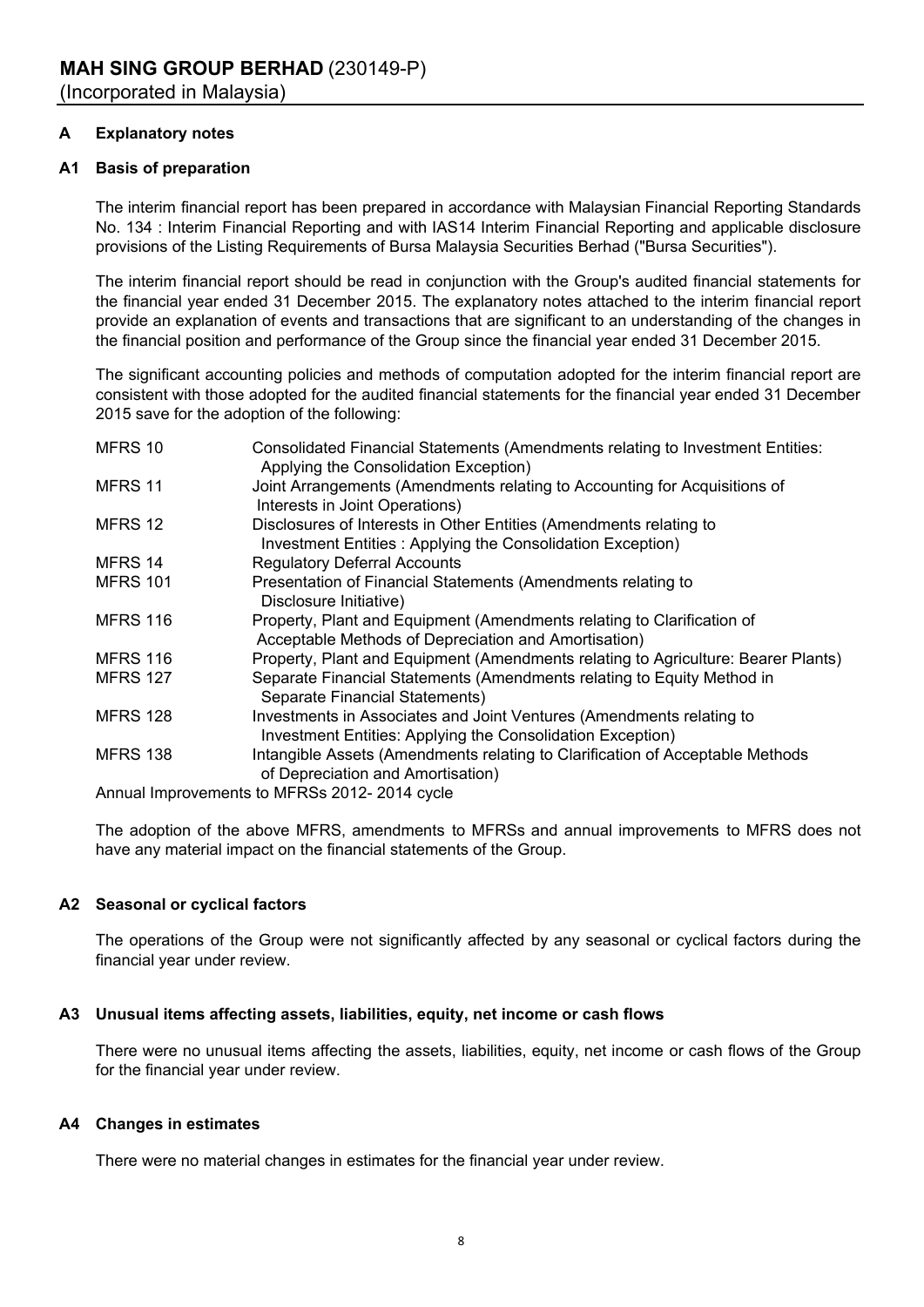### **A5 Debt and equity securities**

During the financial year ended 31 December 2016, the Company increased its issued and paid up share capital from RM1,204,708,614 to RM1,204,710,953.50 by way of issuance of 4,679 new ordinary shares of RM0.50 each pursuant to the exercise of Warrant B 2013/2018.

The Company had on 7 March 2016 completed the first tranche repurchase of RM100.0 million nominal value of redeemable convertible secured bonds of the Company ("CBs"). Subsequently, the Company had completed the second tranche repurchase of RM215.0 million nominal value of CBs on 1 April 2016. Following the completion of the second tranche CBs repurchase, the RM315.0 million nominal value of CBs has been cancelled accordingly.

Save for the above, there were no issuance and repayment of debt and equity securities, share buybacks, share cancellations, share held as treasury shares and resale of treasury shares during the financial year under review.

#### **A6 Dividends paid**

On 15 September 2016, the Company paid a first and final single-tier dividend of 6.5 sen per ordinary share of RM0.50 each amounted to RM156,612,125.86 in respect of the financial year ended 31 December 2015.

#### **A7 Segment reporting**

#### **Year ended 31 December 2016**

|                                             |                                    |                                  | <b>Investment</b>                           |                |                                                  |
|---------------------------------------------|------------------------------------|----------------------------------|---------------------------------------------|----------------|--------------------------------------------------|
|                                             | <b>Properties</b><br><b>RM'000</b> | <b>Plastics</b><br><b>RM'000</b> | <b>Holding</b><br>& Others<br><b>RM'000</b> | <b>RM'000</b>  | <b>Elimination Consolidated</b><br><b>RM'000</b> |
| <b>REVENUE</b>                              |                                    |                                  |                                             |                |                                                  |
| <b>External revenue</b>                     | 2,626,784                          | 259,397                          | 71,436                                      |                | 2,957,617                                        |
| Inter-segment                               |                                    | 4                                | 492,710                                     | (492,714)      |                                                  |
|                                             | 2,626,784                          | 259,401                          | 564,146                                     | (492, 714)     | 2,957,617                                        |
| <b>RESULTS</b>                              |                                    |                                  |                                             |                |                                                  |
| <b>Operating profit/(loss)</b>              | 469,940                            | 15,916                           | (8, 280)                                    |                | 477,576                                          |
| Interest income                             | 9,488                              | 208                              |                                             |                | 9,696                                            |
| <b>Finance costs</b>                        | (2,625)                            | (1, 450)                         | (258)                                       |                | (4, 333)                                         |
| Profit/(loss) before tax                    | 476,803                            | 14,674                           | (8,538)                                     | $\blacksquare$ | 482,939                                          |
| Income tax expense                          |                                    |                                  |                                             |                | (122, 627)                                       |
| Profit for the year                         |                                    |                                  |                                             |                | 360,312                                          |
| <b>OTHER INFORMATION</b>                    |                                    |                                  |                                             |                |                                                  |
| <b>Capital expenditure</b>                  | 8,503                              | 34,032                           | 1,078                                       |                | 43,613                                           |
| <b>Depreciation and amortisation</b>        | 4,672                              | 13,075                           | 219                                         |                | 17,966                                           |
| <b>ASSETS AND LIABILITIES</b>               |                                    |                                  |                                             |                |                                                  |
| <b>Segment assets</b>                       | 5,531,494                          | 232,472                          | 316,229                                     |                | 6,080,195                                        |
| <b>Current and deferred tax assets</b>      |                                    |                                  |                                             |                | 139,960                                          |
| <b>Total assets</b>                         |                                    |                                  |                                             |                | 6,220,155                                        |
|                                             |                                    |                                  |                                             |                |                                                  |
| <b>Segment liabilities</b>                  | 2,226,255                          | 86,251                           | 12,997                                      |                | 2,325,503                                        |
| <b>Current and deferred tax liabilities</b> |                                    |                                  |                                             |                | 58,525                                           |
| <b>Total liabilities</b>                    |                                    |                                  |                                             |                | 2,384,028                                        |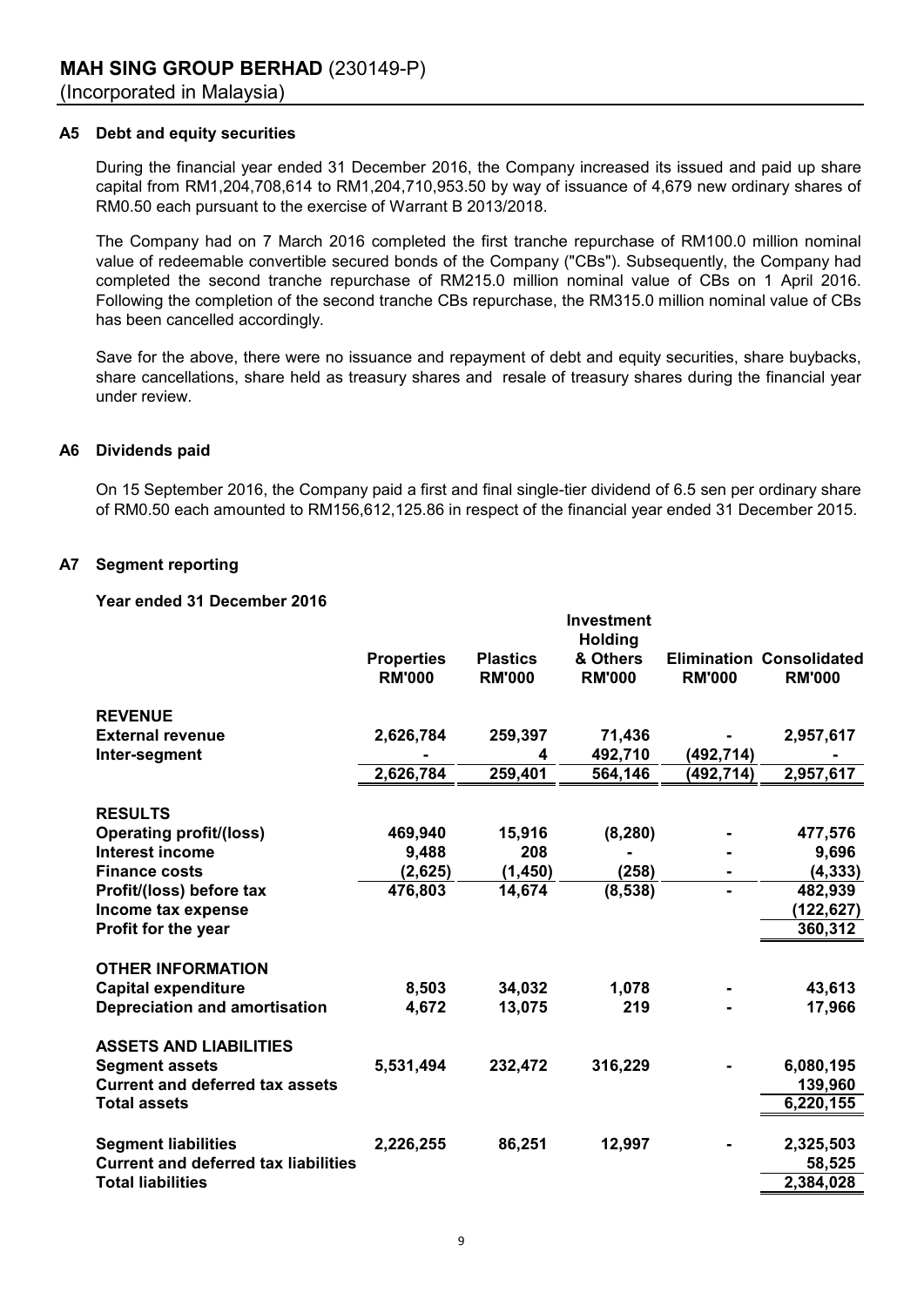# **A7 Segment reporting (continued)**

Year ended 31 December 2015

|                                      |               |                 | Investment<br>Holding |               |               |
|--------------------------------------|---------------|-----------------|-----------------------|---------------|---------------|
|                                      | Properties    | <b>Plastics</b> | & Others              | Elimination   | Consolidated  |
|                                      | <b>RM'000</b> | <b>RM'000</b>   | <b>RM'000</b>         | <b>RM'000</b> | <b>RM'000</b> |
| <b>REVENUE</b>                       |               |                 |                       |               |               |
| <b>External revenue</b>              | 2,810,945     | 231,917         | 65,644                |               | 3,108,506     |
| Inter-segment                        |               | 8               | 203,243               | (203, 251)    |               |
|                                      | 2,810,945     | 231,925         | 268,887               | (203, 251)    | 3,108,506     |
| <b>RESULTS</b>                       |               |                 |                       |               |               |
| Operating profit                     | 457,859       | 14,233          | 27,871                |               | 499,963       |
| Interest income                      | 9,994         | 57              | 3                     |               | 10,054        |
| Finance costs                        | (3,078)       | (1,701)         | (1, 545)              |               | (6, 324)      |
| Profit before tax                    | 464,775       | 12,589          | 26,329                |               | 503,693       |
| Income tax expense                   |               |                 |                       |               | (119, 059)    |
| Profit for the year                  |               |                 |                       |               | 384,634       |
| <b>OTHER INFORMATION</b>             |               |                 |                       |               |               |
| Capital expenditure                  | 4,412         | 5,052           | 167                   |               | 9,631         |
| Depreciation and amortisation        | 4,839         | 12,784          | 381                   |               | 18,004        |
| <b>ASSETS AND LIABILITIES</b>        |               |                 |                       |               |               |
| Segment assets                       | 5,416,110     | 185,157         | 889,010               |               | 6,490,277     |
| Current and deferred tax assets      |               |                 |                       |               | 125,401       |
| <b>Total assets</b>                  |               |                 |                       |               | 6,615,678     |
|                                      |               |                 |                       |               |               |
| Segment liabilities                  | 2,520,455     | 52,870          | 300,989               |               | 2,874,314     |
| Current and deferred tax liabilities |               |                 |                       |               | 57,269        |
| <b>Total liabilities</b>             |               |                 |                       |               | 2,931,583     |
|                                      |               |                 |                       |               |               |

# **A8 Material subsequent events**

Save as disclosed in B6, there were no material events subsequent to the reporting date up to 21 February 2017, being the latest practicable date which is not earlier than 7 days from the date of issuance of this Interim Financial Report.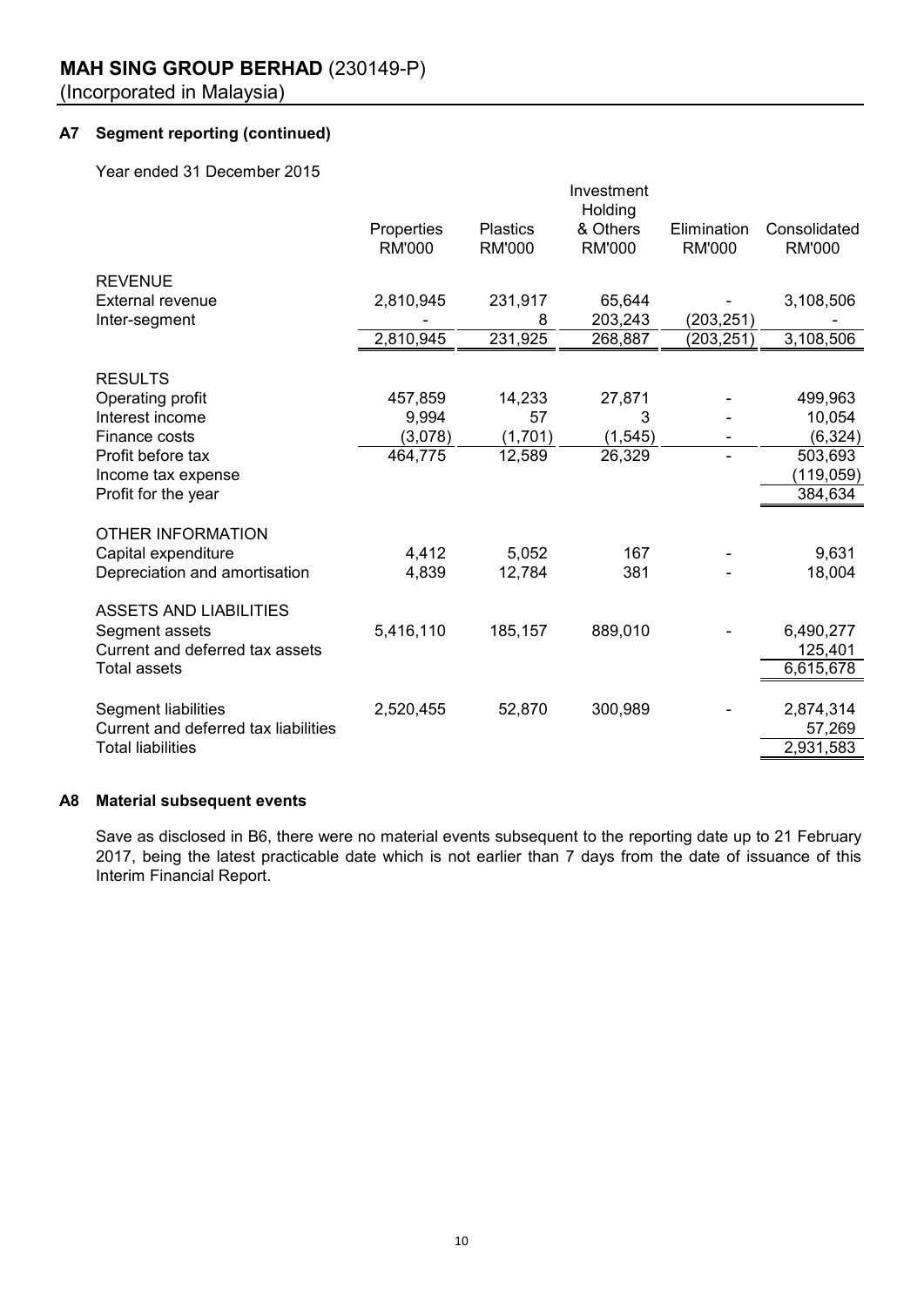# **A9 Related party transactions**

Transactions with Directors of the Company and subsidiary companies and companies in which they have interests:

|                                                                                                | 01/01/2016    |
|------------------------------------------------------------------------------------------------|---------------|
|                                                                                                | to            |
|                                                                                                | 31/12/2016    |
|                                                                                                | <b>RM'000</b> |
| (i) Rental paid to a Company in which a Director of the Company has interest                   | 1,538         |
| (ii) Maintenance services rendered by a company in which the Directors are family members      |               |
| of a Director of the Company                                                                   | 175           |
| (iii) Professional fees paid to firms in which Directors of subsidiary companies have interest | 1,568         |
| (iv) Sales of plastic products to a company limited by guarantee in which a Director of the    |               |
| Company is a trustee                                                                           | 20            |

# **A10 Changes in the composition of the Group**

There were no changes in the composition of the Group during the current financial year, including business combinations, acquisition or disposal of subsidiaries and long-term investments, restructuring, and discontinuing operations.

# **A11 Changes in contingent liabilities or contingent assets**

There were no contingent assets. Contingent liabilities of the Group are as follows:

|                                                        | 31/12/2016    | 31/12/2015 |
|--------------------------------------------------------|---------------|------------|
|                                                        | <b>RM'000</b> | RM'000     |
| Bank guarantees issued in favour of third parties      | 77.952        | 52.321     |
| Corporate guarantees issued in favour of third parties | 6.877         | 7.178      |
|                                                        | 84.829        | 59,499     |

# **A12 Capital commitments**

| Contractual commitment in relation to:<br>Proposed acquisition of development land<br>$\sim$<br>- Development Agreement for proposed development of land in Kota Kinabalu | 31/12/2016<br><b>RM'000</b><br>294,729<br>158,740 |
|---------------------------------------------------------------------------------------------------------------------------------------------------------------------------|---------------------------------------------------|
| Commitment for acquisition of property, plant and equipment:<br>- Approved and contracted for                                                                             | 10.297                                            |
|                                                                                                                                                                           | 463,766                                           |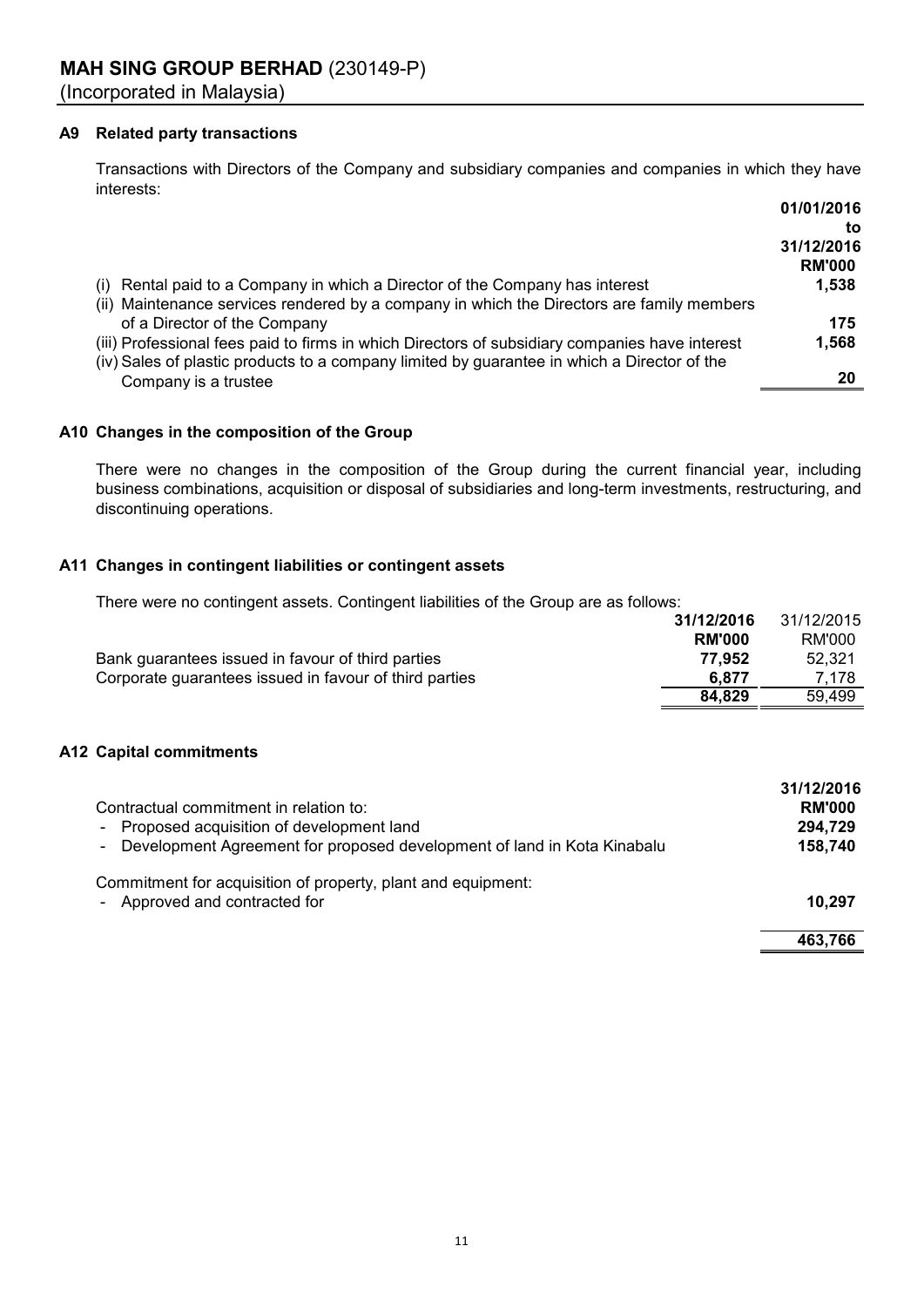# **A13 Operating lease commitments**

### **As Lessee - for the lease of commercial and residential buildings**

The future operating lease commitments for rental of commercial and residential buildings (net of lease rental receivables from sublease) contracted for as at reporting date are as follows:

|                         | Lease rental payables |               | Lease rental receivables             |               | <b>Net</b>    |               |
|-------------------------|-----------------------|---------------|--------------------------------------|---------------|---------------|---------------|
|                         | 31/12/2016            | 31/12/2015    | 31/12/2016                           | 31/12/2015    | 31/12/2016    | 31/12/2015    |
|                         | <b>RM'000</b>         | <b>RM'000</b> | <b>RM'000</b>                        | <b>RM'000</b> | <b>RM'000</b> | <b>RM'000</b> |
| Commercial properties:  |                       |               |                                      |               |               |               |
| Less than one year      | 7,164                 | 6,377         | (1,002)                              | (765)         | 6,162         | 5,612         |
| One to two years        | 3,135                 | 6,377         | (1, 313)                             | (1,014)       | 1,822         | 5,363         |
|                         | 10,299                | 12,754        | (2, 315)                             | (1,779)       | 7,984         | 10,975        |
| Residential properties: |                       |               |                                      |               |               |               |
| Less than one year      | 2,801                 | 4,619         | (310)                                | (266)         | 2,491         | 4,353         |
| One to two years        | 3                     | 2,282         |                                      | (96)          | 3             | 2,186         |
|                         | 2,804                 | 6,901         | (310)                                | (362)         | 2,494         | 6,539         |
|                         | 13,103                | 19,655        | (2,625)                              | (2, 141)      | 10,478        | 17,514        |
|                         |                       |               | Provision for future operating lease |               | (10, 478)     | (17, 514)     |
|                         |                       |               |                                      |               |               |               |

During the financial year, the Group has recognised in profit or loss leaseback rental and provision for future lease commitments amounting to a total of RM1.2 million (2015: RM19.39 million) and rental income from sublease amounting to RM0.2 million (2015: RM0.2 million).

#### **As Lessee - for the lease of premises and motor vehicles**

**Lease rental payables** The future minimum lease commitment for rental of premises and motor vehicles under non-cancellable operating leases as at reporting date are as follow:-

|                               | Lease rental payables |
|-------------------------------|-----------------------|
|                               | 31/12/2016            |
|                               | <b>RM'000</b>         |
| Less than one year            | 3.018                 |
| One year to less than 3 years | 1,981                 |
|                               | 4,999                 |
|                               |                       |

#### **As Lessor - for the lease of investment properties**

The Group leases out its investment properties. The future minimum lease receivables under non-cancellable leases is as follow:-

|                               | Lease rental receivables |
|-------------------------------|--------------------------|
|                               | 31/12/2016               |
|                               | <b>RM'000</b>            |
| Less than one year            | 3,868                    |
| One year to less than 3 years | 2.861                    |
|                               | 6.729                    |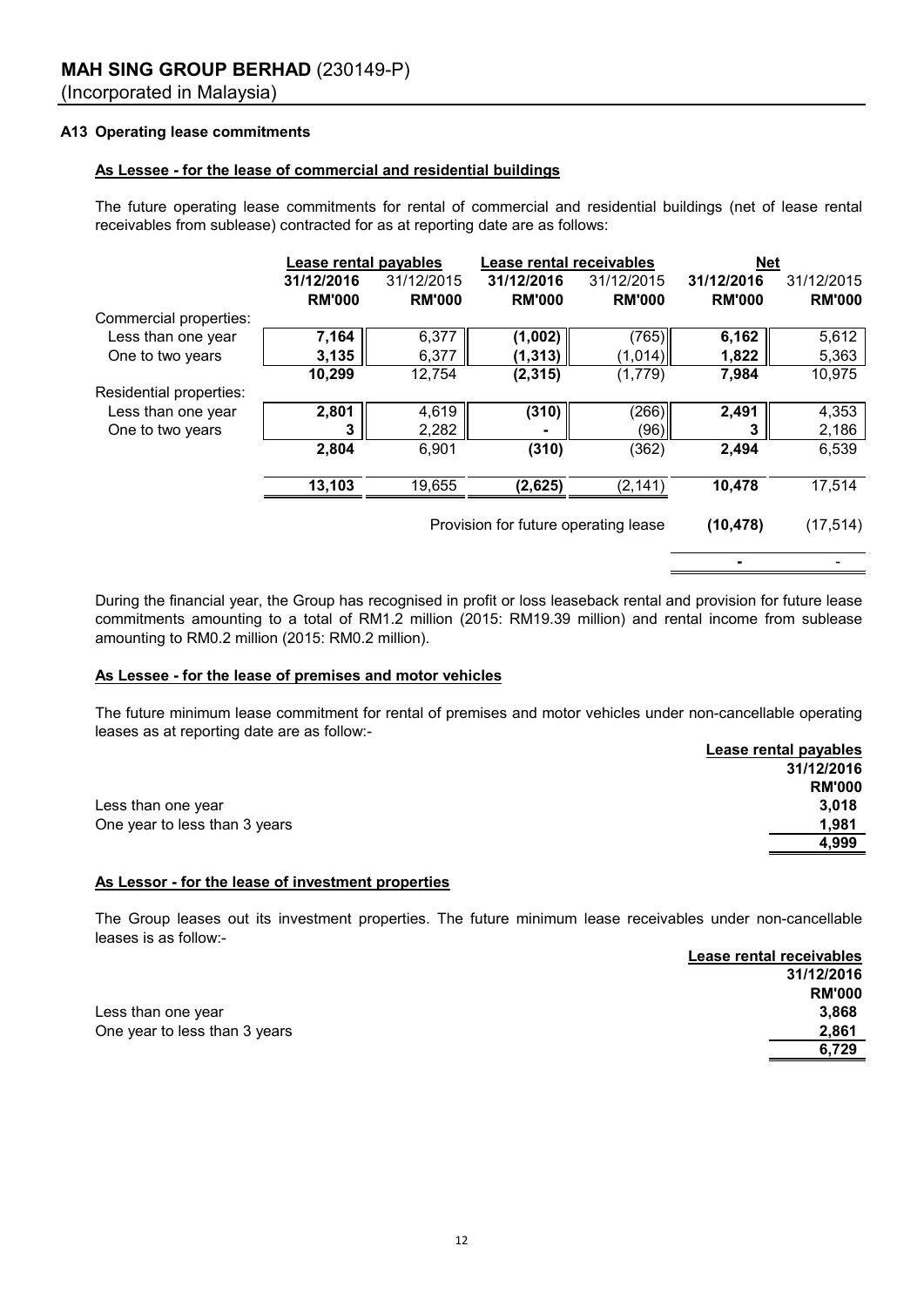#### **B Explanatory notes pursuant to Appendix 9B of the Listing Requirements of Bursa Malaysia Securities Berhad**

#### **B1 Review of Group performance**

The Group posted revenue of approximately RM3.0 billion for the year ended 31 December 2016, slightly lower by 4.9% compared to the previous financial year mainly due to lower contribution from *M City* in Jalan Ampang and *Icon City* in Petaling Jaya that were at tail end of development in 2016. Net profit for the year ended 31 December 2016 was approximately RM361.4 million, a decrease of 6.5% compared to the previous financial year mainly due to recognition of a fair value gain on an investment property, Star Avenue of approximately RM29.5 million in 2015, coupled with the repurchase of RM315 million nominal value of redeemable convertible secured bonds at a purchase consideration of RM337.1 million in 2016.

On a quarterly basis, the Group recorded net profit of approximately RM85.6 million and revenue of approximately RM742.2 million. This is lower compared to net profit of approximately RM112.9 million over the same quarter last year which was boosted by a fair value gain on investment property of RM29.5 million as mentioned above.

As at 31 December 2016, the Group's cash and bank balances amounted to approximately RM923.8 million, with low net gearing ratio of 0.02 times.

#### **Property development**

For the year ended 31 December 2016, revenue from property development was approximately RM2.6 billion and operating profit was approximately RM469.9 million. The operating profit increased by 2.6% mainly due to lower selling, marketing and administrative expenses during the current financial year. The revenue decreased by 6.6% was mainly due to lower contribution from *M City* in Jalan Ampang and *Icon City* in Petaling Jaya that were at tail end of development during current financial year.

Other development projects in Greater KL and Klang Valley that contributed to the Group's results include *Southville City @ KL South* , *Lakeville Residence* in Taman Wahyu and *D'sara Sentral* in Sungai Buloh, *M Residence* and *M* **Residence 2** @ Rawang, *Garden Residence* , *Clover @ Garden Residence* and *Garden Plaza* in Cyberjaya, *Kinrara Residence* in Puchong, *Icon Residence* in Mont' Kiara and *Star Avenue @ D'sara* . Projects in Penang Island i.e. *Southbay City , Legenda @ Southbay* and *Ferringhi Residence* , and projects in Iskandar, Johor Bahru i.e. *The Meridin @ Medini* , *Meridin East* , *Sierra Perdana* , *Mah Sing i-Parc @ Port of Tanjung Pelepas* , *Austin Perdana* and *Sri Pulai Perdana 2* as well as *Sutera Avenue* in Kota Kinabalu, Sabah also contributed.

The Group achieved cumulative property sales of approximately RM1.78 billion for the year ended 31 December 2016.

#### **Plastics**

The plastics segment continued to contribute positively to Group performance. Revenue grew by 11.8% from approximately RM231.9 million to RM259.4 million and operating profits improved by 11.8% from RM14.2 million to RM15.9 million as a result of higher sales of pallet, automotive and electrical parts.

#### **Investment holding & Others**

Revenue for the segment comprise mainly interest income from the deposit of funds and the trading of building materials. Segment result was affected by the repurchase of RM315.0 million nominal value of redeemable convertible secured bonds at a purchase consideration of RM337.1 million.

# **B2 Material change in quarterly results compared with the immediate preceding quarter**

The Group's current quarter profit before tax of approximately RM112.8 million was lower compared to the immediate preceding quarter of approximately RM123.4 million. The fluctuation in quarterly results was mainly due to higher profit recognition from completed projects in the immediate preceding quarter.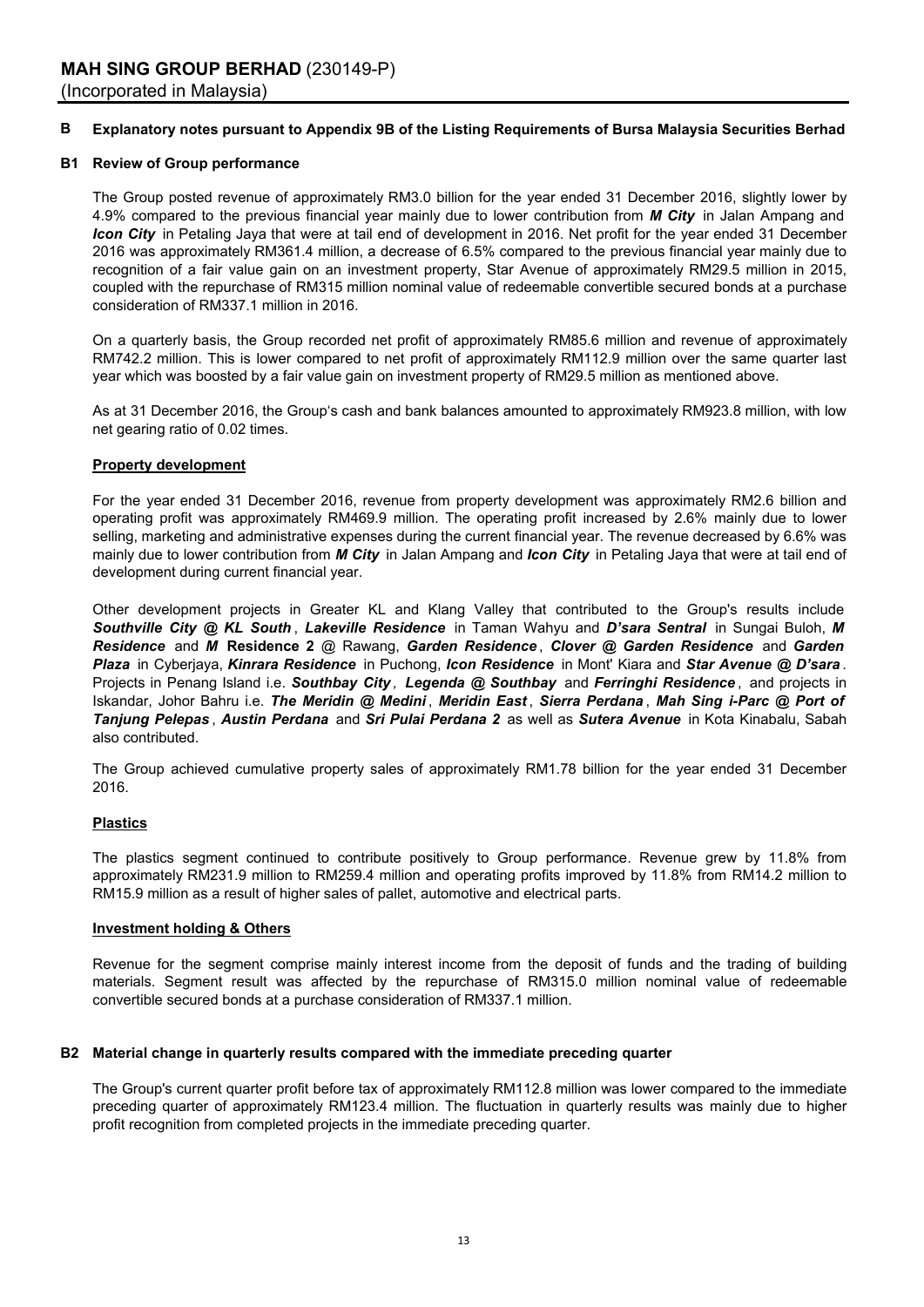#### **B3 Prospects for the next financial year**

While the market is characterized by short term uncertainties, the Group will monitor closely the evolving market conditions and ensure that it remains responsive and stays resilient in all business cycles. The Group's disciplined financial management, low net gearing, strong portfolio of diversified projects in various stages of development ensured stability in liquidity and financial capabilities to sustain continued satisfactory performance.

Despite a more demanding business landscape due to macroeconomic conditions, tight lending and property related policies, demand remains stable for attractively priced residential properties in the right locations. With a major focus on first time home buyers and upgraders, the Group will continue to strengthen its presence in the residential markets especially in Greater Kuala Lumpur and Klang Valley. Negotiations are underway and the Group continues to be on selective look out for opportunistic land acquisitions or joint developments.

The Group has embarked on a group-wide transformation initiative to further build on and elevate itself from its sound foundation and strong branding. The focus of its corporate and marketing rebranding exercise is to stay current with trends and to better engage the young generation.

Property related policies will continue to shape market development. However, from a long-term perspective the local property market is poised to benefit from fundamental demand for homes from a young population and strong households formation. The cultural preference for property as wealth accumulation asset class, and the various opportunities to be presented by public transportation infrastructure development will further lend support to positive development of the property market.

The Group is cautiously optimistic about the current prospects but is confident of the longer term prospects of its business.

#### **B4 Profit forecast**

Not applicable as the Group has not issued profit forecast or profit guarantee in a public document.

#### **B5 Income tax expense**

|                               | 3 months ended |            | Year ended    |            |
|-------------------------------|----------------|------------|---------------|------------|
|                               | 31/12/2016     | 31/12/2015 | 31/12/2016    | 31/12/2015 |
|                               | <b>RM'000</b>  | RM'000     | <b>RM'000</b> | RM'000     |
| Estimated income tax payable: |                |            |               |            |
| Current financial year        | 36,775         | 53.263     | 143,735       | 151,158    |
| Under/(Over) provision of     |                |            |               |            |
| income tax in prior year      | 4              | ٠          | (6,093)       | 5,583      |
|                               | 36,779         | 53.263     | 137,642       | 156,741    |
| Deferred tax                  | (9,329)        | (20,761)   | (15, 015)     | (37, 682)  |
|                               | 27,450         | 32,502     | 122,627       | 119,059    |

The Group's effective tax rate for the current quarter was approximated to statutory tax rate of 24%. However, the effetive tax rate for current financial year was higher than the statutory tax rate mainly due to the non deductibility of certain expenses.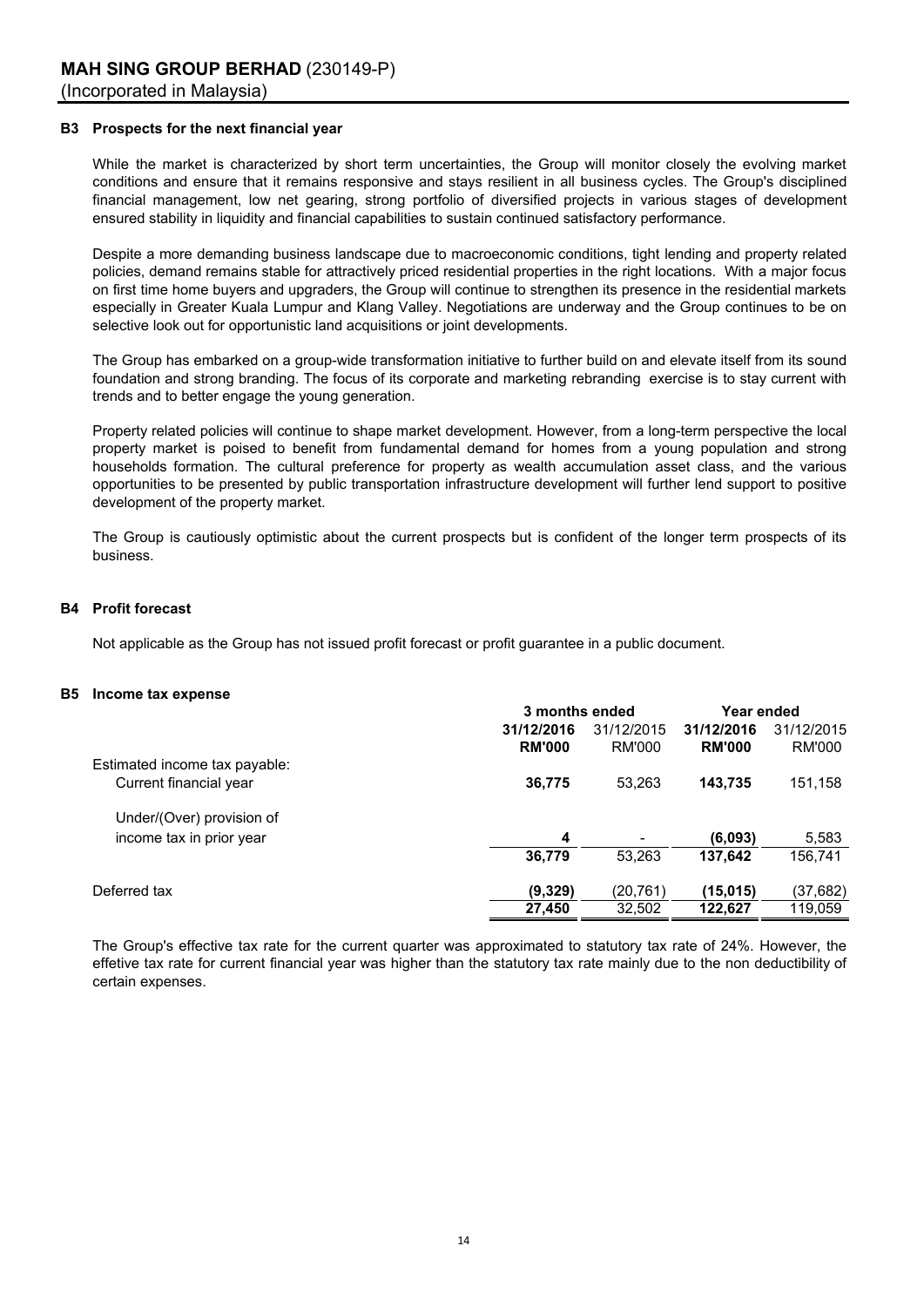#### **B6 Status of corporate proposals**

The following corporate proposals as announced by the Company have not been completed as at 21 February 2017 (being the latest practicable date which is not earlier than 7 days from the date of issuance of this Interim Financial Report):

1) On 5 July 2010, the Company's wholly-owned subsidiary, Grand Prestige Development Sdn Bhd ("**Grand Prestige**") entered into a Joint Venture Agreement ("**JVA**") with Medan Damai Sdn Bhd ("**Medan Damai**") for the joint development of a piece of residential land in Kinrara with total gross area measuring approximately 13.2 acres (net aggregate area of 7.59 acres) in Mukim Petaling, Daerah Petaling, Negeri Selangor Darul Ehsan ("**Kinrara Land**"). Under the terms of the JVA, Medan Damai shall grant Grand Prestige the exclusive rights to continue with the sales and development of the Kinrara Land and in return for an entitlement sum of RM35,403,863.85.

The JVA is pending fulfilment by Medan Damai of certain obligations pertaining to the development components.

2) On 26 March 2012, the Company's wholly-owned subsidiary, Capitol Avenue Development Sdn Bhd ("**Capitol Avenue**") entered into a Joint Development Agreement ("**JDA**") with Paduan Hebat Sdn Bhd ("**Paduan Hebat**") for the proposed joint development of a parcel of prime leasehold commercial land measuring approximately 4.26 acres ("**KK Land**") in Kota Kinabalu, Negeri Sabah. Under the terms of the JDA, Paduan Hebat agreed with Capitol Avenue to jointly develop the KK Land for an entitlement of RM39 million. RM25 million of the entitlement for the KK Land shall be satisfied by way of cash and the remaining balance shall be settled by way of conveyance of such number of unit(s) which shall be developed on the KK Land with total value equivalent to RM14 million or such other lesser sum as may be adjusted in accordance with the provisions of the JDA.

On 4 December 2012, all Paduan Hebat's obligations have been fully performed pursuant to the JDA. The development of KK Land has commenced in December 2013.

3) On 29 May 2013, the Company's subsidiary, Convention City Development Sdn Bhd ("**Convention City**") entered into a development agreement ("**DA**") with Yayasan Sabah ("**Yayasan Sabah**" or "**Landowner**") for the proposed development of a parcel of prime land measuring approximately 8.33 acres ("**Parcel A**") forming part of all that piece of master land held under title no. 016290976 in the locality of Tanjung Lipat, District of Kota Kinabalu, Negeri Sabah. Under the terms of the DA, Yayasan Sabah agrees to grant an exclusive right to Convention City to develop Parcel A for a cash consideration of RM163 million. Convention City has also been granted an exclusive option to develop 2 parcels of adjacent land with a total land area measuring approximately 5.95 acres ("**Option Land**") at an entitlement price of RM117 million. The option is exercisable by Convention City within 2 years from the date the Landowner procures the separate issue document of title to the Option Land.

Convention City is currently following up with the Landowner on status of the performance of the Landowner's obligations.

4) On 12 March 2014, the Company's wholly-owned subsidiary, Enchanting View Development Sdn Bhd ("**Enchanting View**") entered into a sale and purchase agreement ("**SPA**") with Great Doctrine (M) Sdn Bhd ("**Vendor**") for the proposed acquisition of a portion of prime land measuring approximately 85.43 acres forming part of all that piece of leasehold land measuring approximately 77.02 hectares held under master title known as PN 11895, Lot 741 Seksyen 13, Bandar Shah Alam, Daerah Petaling, Negeri Selangor for a cash consideration of RM327,477,110.40.

On 14 September 2015, Enchanting View and the Vendor had by way of exchange of letters, mutually agreed to a 6 month extension of the conversion approval's period and the consent's period, the periods of which will be expiring on 14 March 2016.

On 14 March 2016, the conditions precedent could not be fulfilled within the 6 month extension of the conversion approval's period and the consent's period. Pursuant to clause 2.6 of the sale and purchase agreement which stated that in the event the conditions precedent cannot be fulfilled within the stipulated time and in the absence of any extension of time mutually agreed to by the parties, the parties shall enter into a bona fide discussions to renegotiate the terms of the sale and purchase agreement with a view to reach an amicable settlement or alternative arrangement on the transaction contemplated. Enchanting View has proposed a timeframe of 6 months commencing from 15 March 2016 for the said discussion and renegotiation.

On 14 September 2016, an amicable settlement or alternative arrangement has yet to be reached between the parties. The parties have since agreed to another 6 months commencing from 15 September 2016 up to 14 March 2017 for the parties to continue with the current bona fide discussion to renegotiate the terms of the sale and purchase agreement pursuant to clause 2.6 of the Agreement.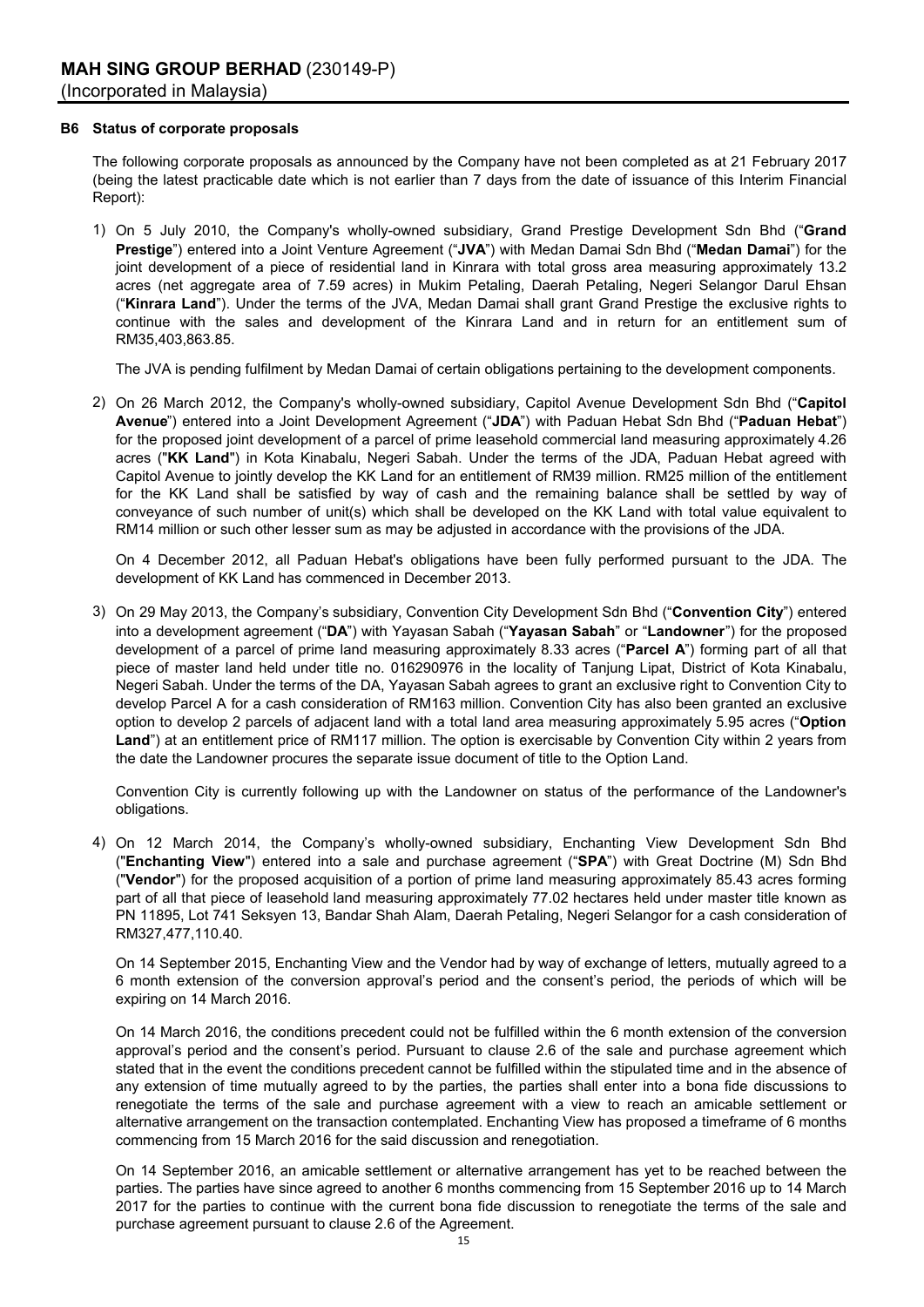# **B6 Status of corporate proposals (continued)**

5) On 18 December 2015, the Company's wholly-owned subsidiary, Mont Meridian Development Sdn Bhd entered into a conditional sale and purchase agreement with several parties to acquire the entire issued and paid-up share capital of VIP Sanctuary Sdn Bhd ("**VIP**"), a private limited company incorporated in Malaysia, for a cash consideration of RM60,000. The acquisition of VIP is an innovative way for the Company to raise more funds for the Mah Sing Foundation.

The acquisition is currently pending fulfillment of the conditions precedent of the sale and purchase agreement.

# **B7 Group borrowings**

Total group borrowings as at 31 December 2016 were as follows:

| (Denominated in)                | <b>Secured</b><br><b>RM'000</b><br>(RM) | <b>Secured</b><br><b>RM'000</b><br>(Indonesian<br><b>Rupiah</b> ) | <b>Secured</b><br><b>RM'000</b><br>(USD) | <b>Total</b><br><b>RM'000</b> |
|---------------------------------|-----------------------------------------|-------------------------------------------------------------------|------------------------------------------|-------------------------------|
| Term loans payable              |                                         |                                                                   |                                          |                               |
| - within 12 months              | 126,839                                 | 112                                                               |                                          | 126,951                       |
| - after 12 months               | 859,085                                 | ۰                                                                 |                                          | 859,085                       |
|                                 | 985,924                                 | 112                                                               |                                          | 986,036                       |
| Short term borrowings           | 10,000                                  | 1,998                                                             | 3,406                                    | 15,404                        |
| Finance lease and hire purchase |                                         |                                                                   |                                          |                               |
| - within 12 months              | 1,203                                   | 1,232                                                             |                                          | 2,435                         |
| - after 12 months               | 987                                     | 788                                                               |                                          | 1,775                         |
|                                 | 2,190                                   | 2,020                                                             |                                          | 4,210                         |
| Total                           | 998,114                                 | 4,130                                                             | 3,406                                    | 1,005,650                     |

# **B8 Material litigation**

The Group is not engaged in any material litigation as at 21 February 2017, being the latest practicable date which is not earlier than 7 days from the date of issuance of this Interim Financial Report.

# **B9 Derivatives financial instrument**

As at 31 December 2016, there were no outstanding foreign currency forward contracts.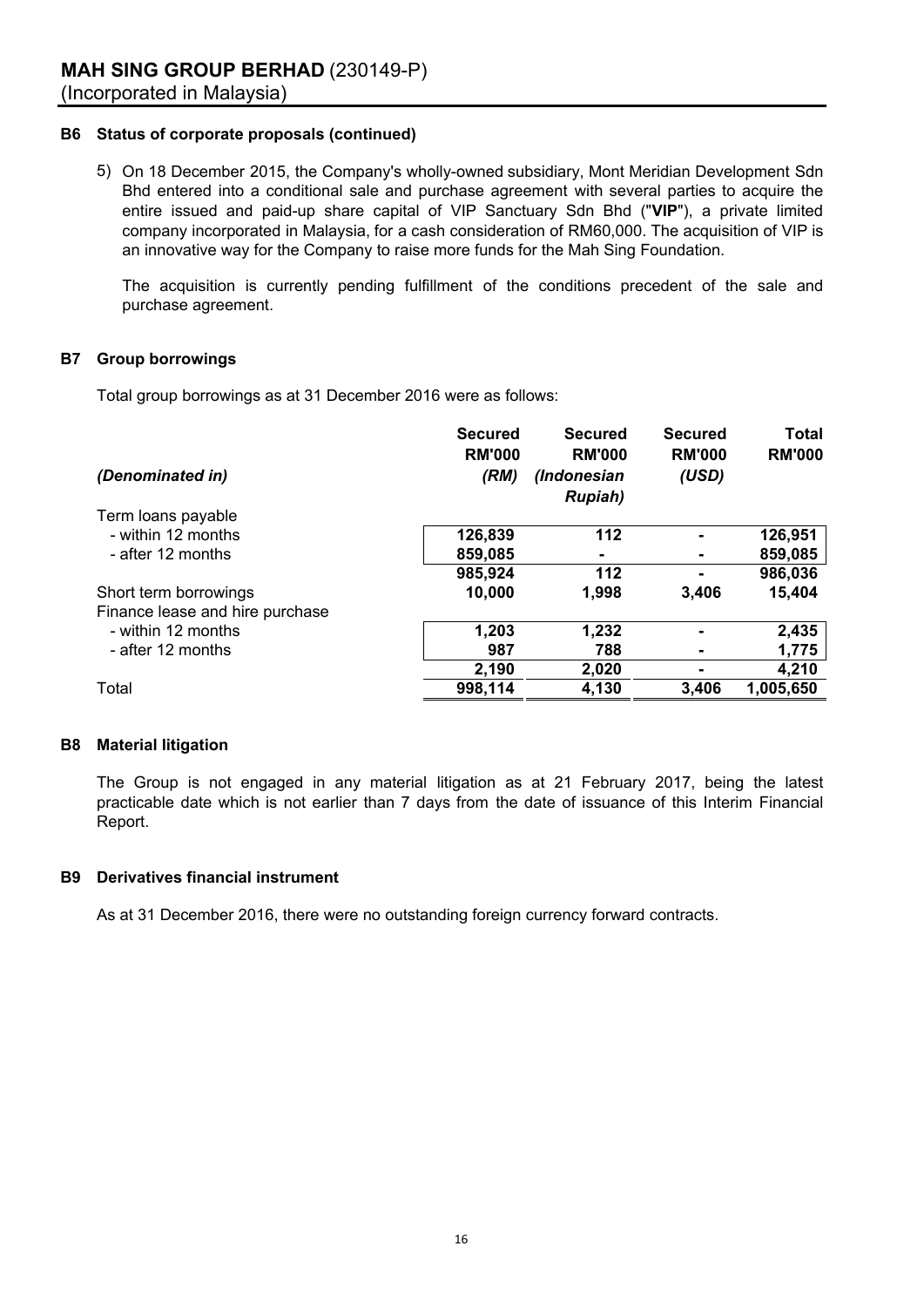# **MAH SING GROUP BERHAD** (230149-P)

(Incorporated in Malaysia)

# **B10 Realised and unrealised earnings or losses disclosure**

The retained earnings as at 31 December 2016 and 31 December 2015 were analysed as follows:

|                                                            | 31/12/2016    | 31/12/2015 |
|------------------------------------------------------------|---------------|------------|
|                                                            | <b>RM'000</b> | RM'000     |
| Total retained earnings of the Group                       |               |            |
| - Realised                                                 | 1,356,493     | 1,197,374  |
| - Unrealised                                               | 136,765       | 109,487    |
|                                                            | 1,493,258     | 1,306,861  |
| Total share of accumulated losses from associated company  |               |            |
| - Realised                                                 | (73)          | (73)       |
|                                                            | 1,493,185     | 1,306,788  |
| Consolidation adjustments                                  | (23,085)      | (4,612)    |
| Total group retained earnings as per consolidated accounts | 1,470,100     | 1,302,176  |

# **B11 Additional disclosures pursuant to para 16, Part A, Appendix 9B of Bursa Malaysia Securities Berhad Listing Requirements**

|                                                              | 3 months       | Year          |
|--------------------------------------------------------------|----------------|---------------|
|                                                              | ended          | ended         |
|                                                              | 31/12/2016     | 31/12/2016    |
|                                                              | <b>RM'000</b>  | <b>RM'000</b> |
| Bad debts written off                                        | $\blacksquare$ | (15)          |
| Depreciation and amortisation                                | (4,522)        | (17, 966)     |
| Fair value gain on investment property                       | 5,000          | 5,000         |
| Impairment of intangible assets                              | (56)           | (390)         |
| Gain on redemption of investment in short term funds         | 87             | 577           |
| Loss on repurchase of redeemable convertible secured bonds   | $\blacksquare$ | (27, 141)     |
| Net foreign exchange gain                                    | 2,067          | 2,583         |
| Reversal of allowance for doubtful debts - trade receivables | 809            | 7,554         |
| Reversal of write down of inventories                        | 646            | 685           |
| Write down of inventories                                    | (224)          | (224)         |

Other than the items above which have been included in profit or loss, there were no impairment of assets or exceptional items which may have an effect on the results for the current financial year ended 31 December 2016.

# **B12 Dividend proposed**

- i) The Board of Directors has proposed first and final single-tier dividend of 6.5 sen per ordinary share of RM0.50 each (2015: 6.5 sen per ordinary share of RM0.50 each) in respect of the financial year ended 31 December 2016, which is subject to the approval of the shareholders of the Company at the forthcoming Annual General Meeting.
- ii) The date payable of the dividend will be determined at a later date.
- iii) In respect of deposited securities, entitlement to dividends will be determined on the basis of the record of depositors as at a date to be determined later.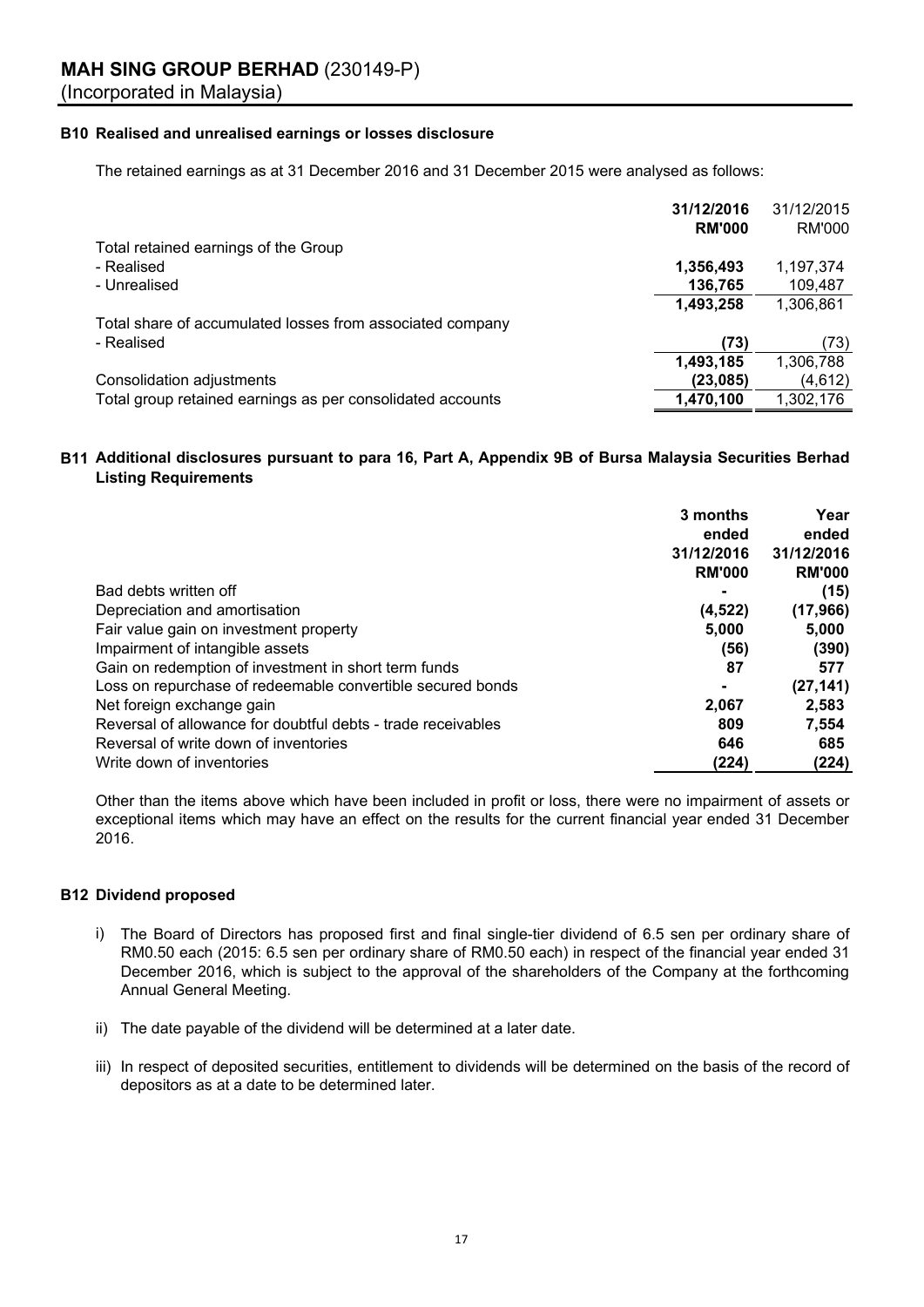# **B13 Earnings per share ("EPS")**

# **(a) Basic EPS**

The basic earnings per share has been calculated by dividing the Group's net profit attributable to ordinary equity holders for the financial year by the weighted average number of ordinary shares in issue.

|                                                                               | 3 months ended |            | Year ended |            |
|-------------------------------------------------------------------------------|----------------|------------|------------|------------|
|                                                                               | 31/12/2016     | 31/12/2015 | 31/12/2016 | 31/12/2015 |
| Net profit for the year (RM'000)<br>Distribution paid to holders of Perpetual | 85,612         | 112.891    | 361,357    | 386,677    |
| <b>Sukuk (RM'000)</b>                                                         | $\blacksquare$ |            | (36, 821)  | (18, 410)  |
| Net profit for the year attributable to                                       |                |            |            |            |
| ordinary equity holders (RM'000)                                              | 85,612         | 112,891    | 324,536    | 368,267    |
| Weighted average number of ordinary<br>shares in issue ('000)                 | 2,409,422      | 2,409,417  | 2,409,419  | 2,340,937  |
|                                                                               |                |            |            |            |
| Basic EPS (sen)                                                               | 3.55           | 4.69       | 13.47      | 15.73      |

### **(b) Diluted EPS**

The diluted earnings per share has been calculated by dividing the Group's net profit attributable to ordinary equity holders for the financial year by the weighted average number of ordinary shares that would have been in issue assuming conversion of bonds and full exercise of the remaining warrants, adjusted for the number of such ordinary shares that would have been issued at fair value.

|                                                                                           | 3 months ended |            | Year ended |            |
|-------------------------------------------------------------------------------------------|----------------|------------|------------|------------|
|                                                                                           | 31/12/2016     | 31/12/2015 | 31/12/2016 | 31/12/2015 |
| Net profit for the year attributable to ordinary<br>equity holders (RM'000)               | 85,612         | 112.891    | 324,536    | 368,267    |
| Weighted average number of ordinary<br>shares in issue ('000)                             | 2,409,422      | 2,409,417  | 2,409,419  | 2,340,937  |
| Weighted average number of ordinary<br>shares deemed issued at no<br>consideration ('000) |                |            |            |            |
| - Bonds conversion (1)                                                                    | n/a            | 60,742     | n/a        | 55,551     |
| - Warrants B $(2)$                                                                        | n/a            | 2.704      | 2.341      | 2,441      |
| - Warrants C $(3)$                                                                        | n/a            | n/a        | n/a        | n/a        |
| Adjusted weighted average number of                                                       |                |            |            |            |
| ordinary shares ('000)                                                                    | 2,409,422      | 2,472,863  | 2,411,760  | 2,398,929  |
| Diluted EPS (sen)                                                                         | 3.55           | 4.57       | 13.46      | 15.35      |

<sup>(1)</sup> During the current financial year, the redeemable convertible secured bonds has been repurchased and cancelled accordingly.

 $^{2}$  The effects of potential ordinary shares arising from the exercises of Warrants B is anti-dilutive for the current quarter and accordingly is excluded from the Diluted EPS computation above.

<sup>(3)</sup> The effects of potential ordinary shares arising from the exercise of Warrants C is anti-dilutive and accordingly is excluded from the Diluted EPS computation above.